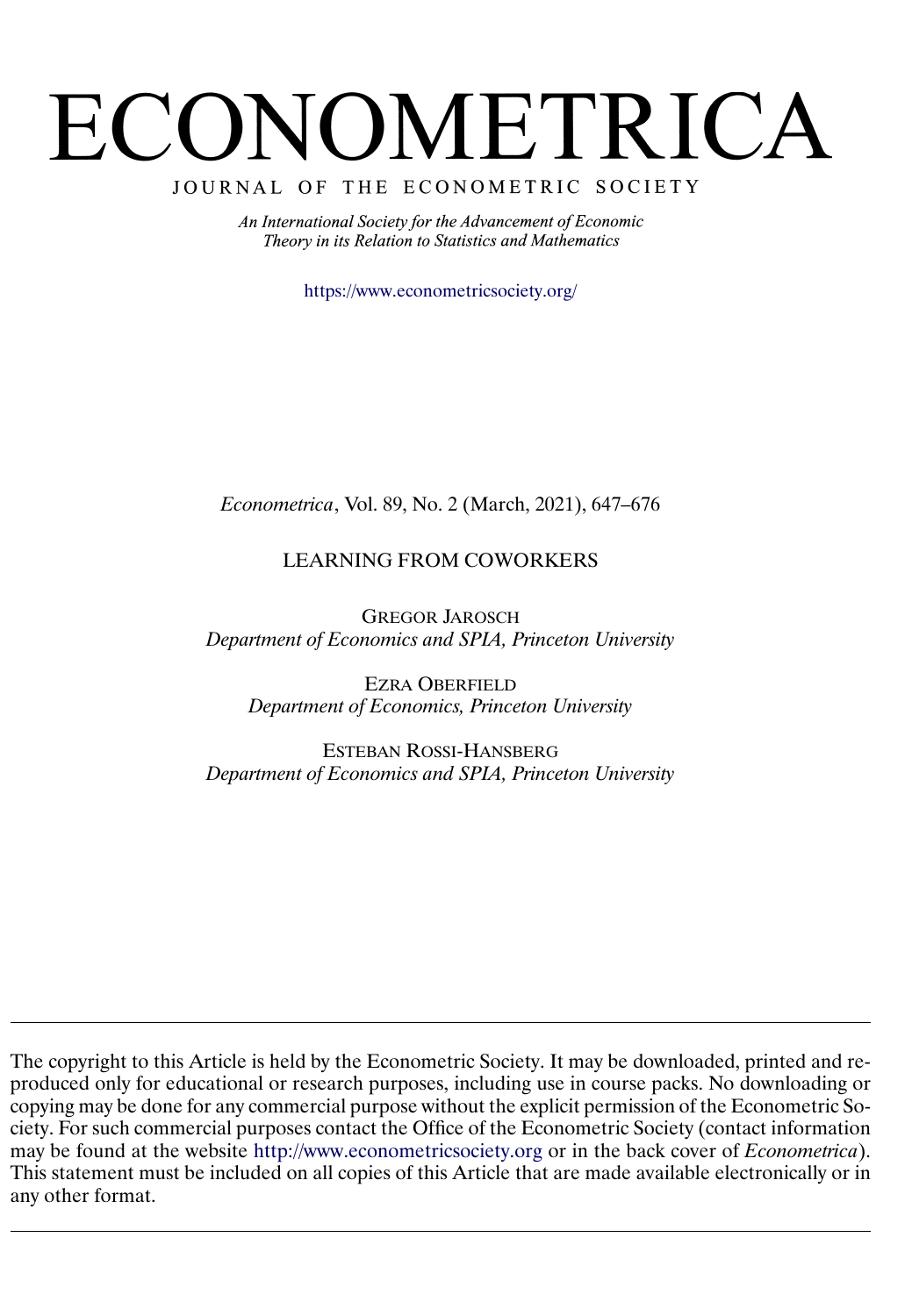<span id="page-1-0"></span>*[Econometrica](https://www.econometricsociety.org/)*, Vol. 89, No. 2 (March, 2021), 647–676

# LEARNING FROM COWORKERS

GREGOR JAROSCH Department of Economics and SPIA, Princeton University

EZRA OBERFIELD Department of Economics, Princeton University

# ESTEBAN ROSSI-HANSBERG Department of Economics and SPIA, Princeton University

We investigate learning at the workplace. To do so, we use German administrative data that contain information on the entire workforce of a sample of establishments. We document that having more-highly-paid coworkers is strongly associated with future wage growth, particularly if those workers earn more. Motivated by this fact, we propose a dynamic theory of a competitive labor market where firms produce using teams of heterogeneous workers that learn from each other. We develop a methodology to structurally estimate knowledge flows using the full-richness of the German employeremployee matched data. The methodology builds on the observation that a competitive labor market prices coworker learning. Our quantitative approach imposes minimal restrictions on firms' production functions, can be implemented on a very short panel, and allows for potentially rich and flexible coworker learning functions. In line with our reduced-form results, learning from coworkers is significant, particularly from more knowledgeable coworkers. We show that between 4 and 9% of total worker compensation is in the form of learning and that inequality in total compensation is significantly lower than inequality in wages.

KEYWORDS: Knowledge diffusion, production in teams, growth, income distribution, peer effects.

#### 1. INTRODUCTION

SOCIAL INTERACTIONS ARE AN ESSENTIAL PART OF AN INDIVIDUAL'S LIFE. These interactions are potentially an important source of learning. Furthermore, since working adults spend a large fraction of their time working, it is natural that most of this learning is the result of interactions with coworkers. It is plausible that this form of learning constitutes the largest and most important knowledge acquisition mechanism in society, one that transmits and diffuses the practical knowledge that individuals use every day in their productive endeavors. Little is known about this type of knowledge transfer in the workplace. Who learns from whom? How much? What is the labor market value of this learning? How does this learning change as we change the organization of production in the economy? We aim to provide answers to some of these questions.

Gregor Jarosch: [gregorjarosch@gmail.com](mailto:gregorjarosch@gmail.com)

Ezra Oberfield: [edo@princeton.edu](mailto:edo@princeton.edu)

Esteban Rossi-Hansberg: [erossi@princeton.edu](mailto:erossi@princeton.edu)

We thank the IR Section at Princeton University for providing a secured facility to access the data and the IES at Princeton University for financial support. We thank our discussant Hugo Hopenhayn and participants at various seminars and conferences for useful comments. We also thank Sara Casella and Mingduo Zhao for research assistance. This study uses the longitudinal model of the Linked-Employer-Employee Data (LIAB) (Version LM 9310, Years 1993–2010) from the IAB. Data access was provided via on-site use at the Research Data Centre (FDZ) of the German Federal Employment Agency (BA) at the Institute for Employment Research (IAB) and subsequently remote data access.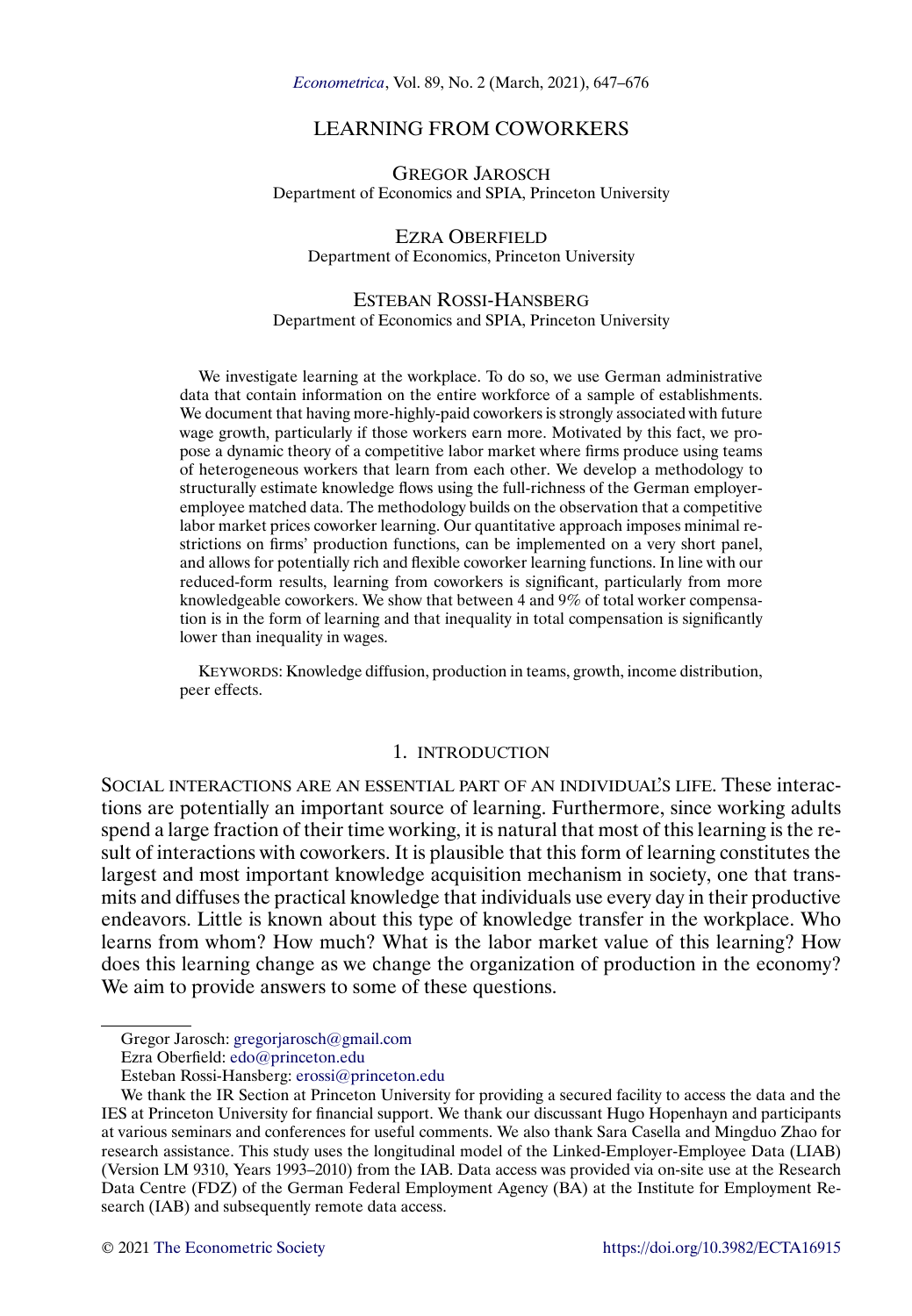<span id="page-2-0"></span>We are interested in understanding how individuals learn from coworkers with different levels of knowledge and the implications of this form of learning for individual and aggregate outcomes. To do so, we start by exploring the reduced-form empirical relationship between the wage growth of an individual and the wages of her coworkers. To measure the key features of this relationship, we use German administrative data that contain the employment biographies of the entire workforce of the establishments in the sample. We use a variety of empirical specifications that allow us to understand which features of the distribution of wages are related to an individual's wage growth.

Our findings indicate that more-highly-paid coworkers substantially increase future wage growth. Furthermore, the transmission depends on particular features of the wage distribution. The data suggest a small sensitivity of wage growth to the wages of less-wellpaid workers and larger sensitivity to the wages of those higher up in the wage distribution. We also show that the effects we find are present across the wage distribution, for workers that switch plants, and for workers that leave their employers as a result of a mass layoff. In addition, we show how the effects vary with worker tenure, age, establishment size, and with the occupation of the team of coworkers. We also show that they are robust to controlling for employment and wage bill growth at the worker's plant.

Our results are strongly suggestive of significant learning from coworkers, particularly from workers that earn more. Furthermore, although the battery of checks and different specifications we present can never discard all alternative interpretations, we argue that our evidence can rule out many of them. In particular, these findings cannot purely reflect most forms of back-loading, mean reversion, sorting, rent-sharing, as well as certain alternative forms of worker learning unrelated to coworkers.<sup>1</sup>

Motivated by these reduced-form facts, we develop a benchmark model of idea flows in a competitive labor market. Workers produce in teams and, while doing so, learn from each other. The model has the key feature that a worker's pay reflects both her knowledge and a compensating differential for the opportunity to learn from her coworkers. The labor market also compensates those who provide their coworkers with learning opportunities.

Our goal is to take advantage of the structure of the model, together with detailed micro data on individual wages in production teams, to measure the magnitude and characteristics of learning on the job. Our model yields a mapping between the matched employeremployee data and the underlying knowledge and learning of individuals. Thus, we structurally estimate a variety of parametric versions of the learning function, motivated by the most important reduced-form patterns we document. We develop a novel way to estimate the parameters of this function using micro data for the German labor market. Our methodology uses only information on each worker's wage and the wages of her coworkers.

A first step in implementing our approach is to choose a cardinality for knowledge. We show that the expected present value of income is a natural and useful choice for the units of knowledge. It simplifies the empirical implementation of our approach and allows for a natural interpretation of the estimated learning functions. We proceed by showing that, given the learning function, we can invert individual Bellman equations to recover the knowledge of individuals from the full set of wages of the members of each production

<sup>&</sup>lt;sup>1</sup>To further show that wage growth is related to the composition of coworkers, in Appendix C.1 of the Supplemental Material [\(Jarosch, Oberfield, and Rossi-Hansberg](#page-30-0) [\(2021\)](#page-30-0)) we also present an exercise where we build an instrument for changes in coworker composition using workers that die or otherwise disappear unexpectedly from the data set.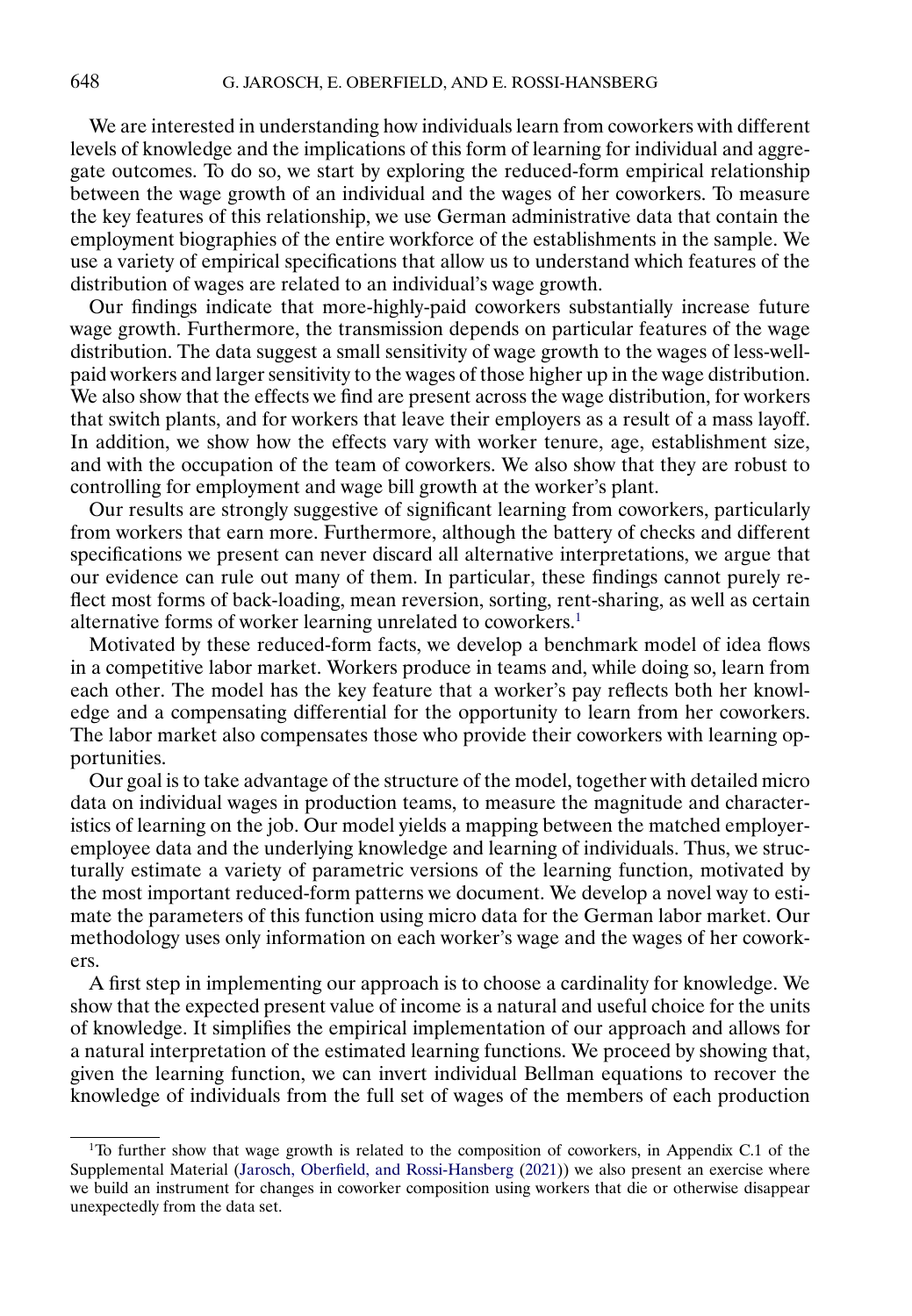<span id="page-3-0"></span>team in a single cross section. Doing this for several years yields a panel of individuals' knowledge. Our identification of the learning function comes from the restriction that the evolution of individual knowledge must be consistent with the learning function we had imposed. We find the fixed point of this GMM procedure using an iterative algorithm, resulting in a structurally estimated "learning function" that maps an agent's learning to the knowledge distribution of her coworkers.

Our model and estimation strategy rely on some strong but standard assumptions like complete financial markets (or linear utility), perfect labor market competition, and stationarity. However, since the estimation strategy relies solely on the individual Bellman equations together with observed wages and team composition, it imposes minimal restrictions on the set of firm technologies and complementarities across workers. In fact, our methodology proves that these characteristics of the production function are not needed to estimate learning functions. Furthermore, it can be implemented on very short panels requiring only two observations per worker. As such, we view the structure we impose, and the empirical results we obtain with it, as a natural benchmark.

We implement this structural estimation strategy using the German data and find that agents' learning is relatively insensitive to the knowledge of less knowledgeable workers and significantly more sensitive to those with more knowledge, particularly from the most knowledgeable members of their teams. On average, between 4 and 9% of the total compensation of workers comes in the form of learning from coworkers in the same team (either same establishment or same establishment and occupation). We also show that inequality in wages is between one third and one fifth larger than inequality in compensation because workers with different levels of knowledge differ in how their compensation is divided between wages and learning. We further document an apparent tension between firms' production requirements—which are reflected in the equilibrium composition of teams—and coworker learning: Coworker knowledge flows would almost double if workers were to be grouped in teams randomly. The finding suggests the presence of knowledge complementarities in production.

Our methodology to estimate the learning function can be extended to incorporate other observable worker characteristics beyond their level of knowledge. In particular, we explore the role of age, and show that agents that are younger than 40 learn more rapidly, particularly from other young peers. We also generalize our methodology in order to incorporate search frictions in the labor market, rent-sharing with heterogeneous firms, imperfect information, and incomplete markets. An empirical implementation of these extensions requires a richer data set than the one we have available, but they should be helpful to guide researchers with access to dynamic employer-employee panel data.

There is a large literature in macroeconomics that has used learning from others as the key mechanism to generate aggregate growth. [Lucas](#page-30-0) [\(2009\)](#page-30-0) proposed a theory of growth based on random meetings between agents in the entire population. [Lucas and](#page-30-0) [Moll](#page-30-0) [\(2014\)](#page-30-0) and [Perla and Tonetti](#page-30-0) [\(2014\)](#page-30-0) extended these models to add a time allocation choice, while [Jovanovic and Rob](#page-30-0) [\(1989\)](#page-30-0), [Jovanovic and MacDonald](#page-30-0) [\(1994\)](#page-30-0), and [König,](#page-30-0) [Lorenz, and Zilibotti](#page-30-0) [\(2016\)](#page-30-0) focused on the innovation/imitation margin. Other models like [Sampson](#page-30-0) [\(2015\)](#page-30-0), [Perla, Tonetti, and Waugh](#page-30-0) [\(2021\)](#page-30-0), and [Luttmer](#page-30-0) [\(2014\)](#page-30-0) also generate growth through adoption of ideas from others. As [Alvarez, Buera, and Lucas](#page-30-0) [\(2013\)](#page-30-0) and [Buera and Oberfield](#page-30-0) [\(2020\)](#page-30-0) showed, the selection of what particular ideas an individual or firm confronts, as determined for example by trade flows, is essential to shape the growth properties of these models. This literature considers random learning from the population, or a selected group of the population, but it has not incorporated learning from coworkers. The importance of studying this form of selection in learning is evident, but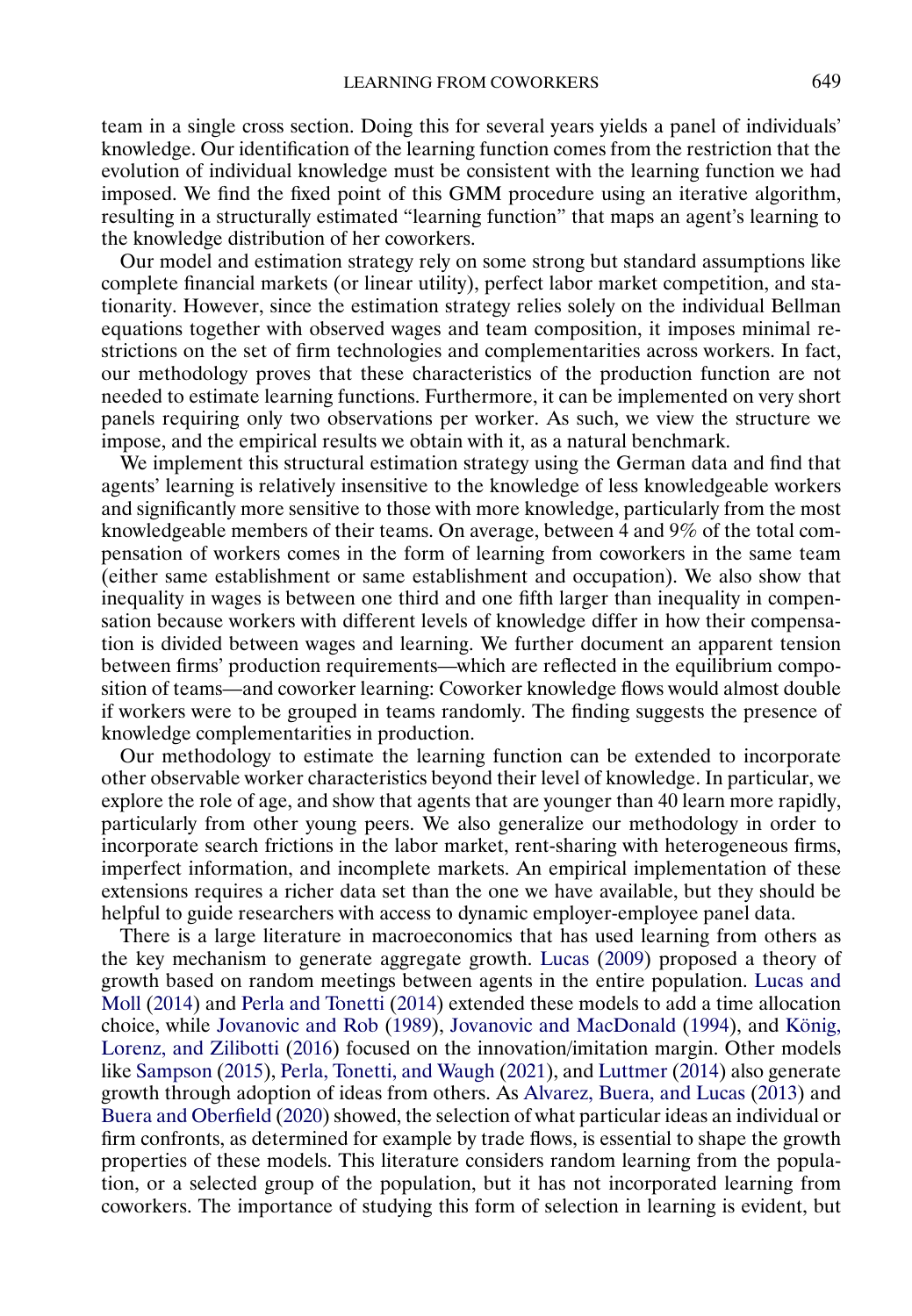challenging. For starters, it requires modeling explicitly teams of coworkers that are heterogeneous across firms. [Caicedo, Lucas, and Rossi-Hansberg](#page-30-0) [\(2019\)](#page-30-0) introduced learning in an economy where production is organized in heterogeneous production hierarchies as in [Garicano and Rossi-Hansberg](#page-30-0) [\(2006\)](#page-30-0), but learning interactions do not happen exclusively within the organization. [Jovanovic](#page-30-0) [\(2014\)](#page-30-0) studied learning in teams of two, while [Burstein and Monge-Naranjo](#page-30-0) [\(2009\)](#page-30-0) studied an environment in which a manager hires identical workers and imparts knowledge to those workers.<sup>2</sup> We go further than these papers in that we model learning within teams and provide direct evidence of its importance and its characteristics. We also provide a structural estimation of the key parameters of the model.

While much of the empirical literature has focused on contemporaneous peer effects [\(Mas and Moretti](#page-30-0) [\(2009\)](#page-30-0) and [Cornelissen, Dustmann, and Schönberg](#page-30-0) [\(2017\)](#page-30-0)), empirical work of learning within teams is much more scarce. [Nix](#page-30-0) [\(2015\)](#page-30-0) argued that increasing the average education of one's peers raises one's earnings in subsequent years. [Akcigit,](#page-30-0) [Caicedo, Miguelez, Stantcheva, and Sterzi](#page-30-0) [\(2018\)](#page-30-0) argued that increasing one's exposure to star patenters raises the likelihood of patenting and the quality of one's patents.

In related and complementary work, Herkenhoff, Lise, Menzio, and Phillips [\(2018\)](#page-30-0) built on a frictional sorting setup to investigate learning with production complementarities. Like us, they detected strong coworker spillovers. The main difference between both papers is that our competitive labor market model allows us to structurally estimate the model without imposing restrictions on the production technology. Our strategy is thus well-suited for utilizing the full richness of the matched employer-employee data. Furthermore, our model features teams with arbitrary numbers of heterogeneous workers, which allows us to study the role of the within-team distribution of knowledge for the coworker learning process. A limitation of our analysis is that wages reflect only knowledge and compensating differential from learning. While we view this as an important benchmark, it certainly misses some components of wages, such as rent-sharing or adjustment frictions. An important advantage of [Herkenhoff et al.](#page-30-0) [\(2018\)](#page-30-0) is that, in addition to knowledge and compensating differentials, wages reflect rent-sharing. A limitation is that, to inform the division of wages into these three components, they have to lean heavily on the rest of the structure of the model, and in particular on auxiliary assumptions on the production function.

The remainder of this paper is organized as follows. In Section [2,](#page-5-0) we present a number of reduced-form findings about the relationship between the wage of an individual, the wages of her coworkers, and the individual's subsequent wage growth. Section [3](#page-16-0) presents a general but simple model of an economy in which agents learn from their coworkers. The theory is useful in specifying exactly the concept of learning we have in mind and its implications. Section [4](#page-20-0) contains our main results. We present and implement an algorithm to structurally estimate the learning function introduced in Section [3,](#page-16-0) and describe the implications for individual investment in knowledge and inequality. Section [5](#page-29-0) concludes. The Supplemental Material [\(Jarosch, Oberfield, and Rossi-Hansberg](#page-30-0) [\(2021\)](#page-30-0)) discusses multiple extensions and alternative interpretations of our model, presents results when we condition on a worker's age, introduces our German matched employer-employee data set, and presents additional reduced-form results. A Supplementary Appendix discusses the detailed construction of our data set and presents results for an alternative team definition.

<sup>&</sup>lt;sup>2</sup>Anderson and Smith [\(2010\)](#page-30-0) studied matching with dynamic types which can also be interpreted as a model of learning in teams of two.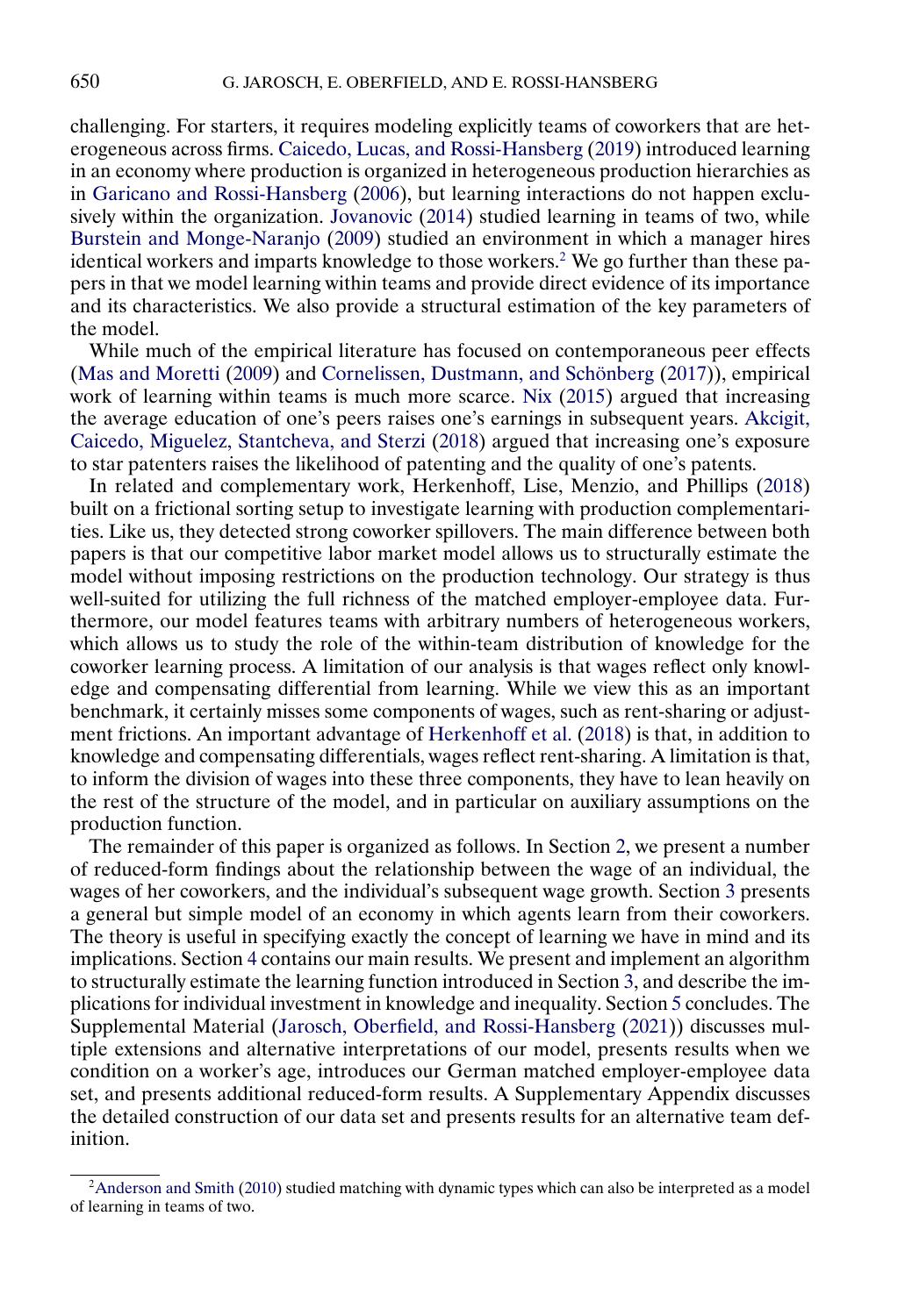#### 2. REDUCED-FORM EVIDENCE

<span id="page-5-0"></span>We start our analysis using German social security data to investigate the relationship between coworker (relative) wages and individual wage growth. Our goal is to provide empirical evidence of workers learning from their teammates. To do so, we relate individual wage dynamics to wages in the peer group using various flexible reduced-form specifications. We explore three empirical relationships that could indicate learning from coworkers. First, do future wages rise more steeply if one's coworkers are more highly paid? Second, if so, does this relationship depend on *which* coworkers are more highly paid? That is, is it those below in the within-team wage distribution or those above that matter? Third, how do these reduced-form patterns change with team size, tenure, age, and the current wage level? We further offer various robustness checks with the particular focus on ruling out alternatives to learning which could be driving our initial findings, like a back-loaded wage structure, mean reversion in wages, sorting, or rent-sharing within firms. At the end of the section we take stock and discuss what we can conclude from the evidence we present.

We use a German data set that contains the complete set of workers at a sample of establishments from 1999 to 2009. The data set contains information on a worker's establishment, occupation, and average daily earnings along with a rich set of other worker characteristics (age, gender, job and employment tenure, education, location, among others). Throughout, we work with two different ways of defining a peer group. In Team Definition 1, a team is defined by all workers in the same establishment. In Team Definition 2, a team is defined as all workers in the same establishment and occupation. Data Appendix B of the Supplemental Material presents summary statistics, and Supplementary Appendix D describes the construction of the data set.

#### 2.1. *Regression Framework*

We begin with the following baseline specification which we implement separately for various horizons h:

$$
w_{i,t+h} = \alpha + \beta \bar{w}_{-i,t} + \gamma w_{i,t} + \omega_{\text{age}} + \omega_{\text{tenure}} + \omega_{\text{gender}} + \omega_{\text{cduc}} + \omega_{\text{occ}} + \omega_t + \varepsilon_{i,t}.
$$
 (1)

 $w_{i,t+h}$  is individual i's log wage in year  $t + h$ , which we project on the log mean wage of her peers in year t,  $\bar{w}_{-i,t}$ , controlling for her own log wage in year t,  $w_{i,t}$ , along with fixed effects for age decile, tenure decile, gender, education, occupation, and year. Unless otherwise indicated, that is the set of fixed effects used in all specifications. Further, we omit observations that fall into the top and bottom percentile in terms of wage growth from t to  $t + h$  in all reduced-form specifications.

All our regressions pool the observations across all years  $t$ . Since we observe the full peer groups for ten years, the results for  $h > 1$  use only a subset of years t. For instance, for  $h = 10$  we are restricted to exclusively use information about peers in the year 1999 and 2000 (since we observe workers until 2010). Likewise, for  $h = 5$  we can use all years between 1999 and 2005.

We report the parameter estimates for each team definition in Table [I,](#page-6-0) clustering standard errors at the establishment level. Panel A reports the results using Team Definition 2. We first note that our findings suggest quantitatively large effects: They imply that doubling the mean wage of individual  $i$ 's peers raises, in expectation,  $i$ 's wage next year by almost 7%. These effects are naturally larger as the horizon extends further into the fu-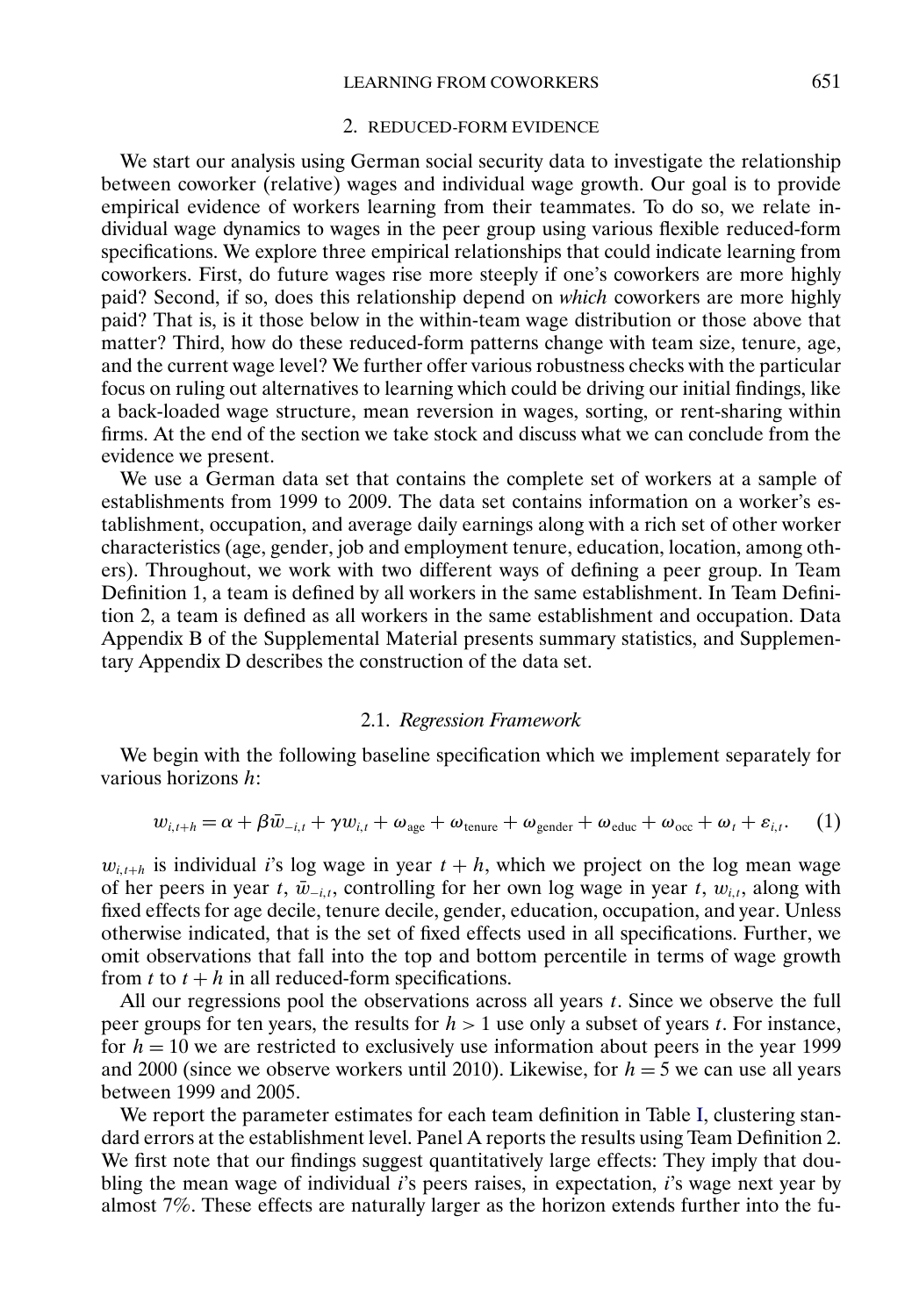<span id="page-6-0"></span>

|                                     |                   | Narrow Team Definition |                              |                   |                 |  |  |  |  |  |
|-------------------------------------|-------------------|------------------------|------------------------------|-------------------|-----------------|--|--|--|--|--|
| Horizon in Years                    |                   | 2                      | 3                            |                   | 10              |  |  |  |  |  |
| $\bar{w}$                           | 0.068<br>(0.0036) | 0.094<br>(0.0052)      | 0.12<br>(0.0071)             | 0.16<br>(0.0094)  | 0.21<br>(0.014) |  |  |  |  |  |
| Within $R^2$<br><b>Observations</b> | 0.89<br>3,969,166 | 0.82<br>3,473,642      | 0.77<br>2,989,524            | 0.68<br>2,167,851 | 0.47<br>508,504 |  |  |  |  |  |
|                                     |                   |                        | <b>Broad Team Definition</b> |                   |                 |  |  |  |  |  |
| Horizon in Years                    |                   | $\overline{c}$         | 3                            |                   | 10              |  |  |  |  |  |

TABLE I ESTIMATION RESULTS FOR SPECIFICATION  $(1)^a$  $(1)^a$ 

| $\bar{w}$           | 0.058<br>(0.0031) | 0.083<br>(0.0046) | 0.11<br>(0.0063) | 0.15<br>(0.0086) | 0.21<br>(0.014) |
|---------------------|-------------------|-------------------|------------------|------------------|-----------------|
| Within $R^2$        | 0.89              | 0.83              | 0.78             | 0.68             | 0.48            |
| <b>Observations</b> | 4.112.284         | 3,595,957         | 3,092,504        | 2,239,223        | 523,683         |
|                     |                   |                   |                  |                  |                 |

 $a_{Notes}$ :  $\hat{\beta}$  as estimated from specification [\(1\)](#page-5-0). Column titles indicate horizon *n*. Standard errors clustered at the establishment level. The regressions include current wage and fixed effects for age decile, tenure decile, gender, education, occupation, and year. Standard errors in parentheses.

ture, but they do not grow linearly. This is natural in the context of learning, as agents likely learn less as they gradually become more knowledgeable. Over a 10-year horizon, doubling peers' wages results in 21% higher wages.

We next contrast these results with the corresponding results for the wider Team Definition 1. Comparing Panel A and Panel B of Table I, the coefficients tend to be larger for the narrower team definition. These results are consistent with learning from coworkers if interactions between coworkers within occupations are more intense or more useful. Thus, in the rest of this section, we restrict our attention to Team Definition 2. We separately report all results for the alternative team definition in Supplementary Appendix E.

We next turn to an alternative specification where we split a peer group into those with higher and lower wages. In particular, we let  $\bar{w}^+_{-i,t}$  ( $\bar{w}^-_{-i,t}$ ) denote the log of the mean wage of i's peers with higher (lower) wages. We then run the otherwise unaltered specification:

$$
w_{i,t+h} = \alpha + \beta^+ \bar{w}_{-i,t}^+ + \beta^- \bar{w}_{-i,t}^- + \gamma w_{i,t} + \omega_{\text{age}} + \omega_{\text{tenure}} + \omega_{\text{gender}} + \omega_{\text{educ}} + \omega_{\text{occ}} + \omega_t + \varepsilon_{i,t}, \tag{2}
$$

and report our findings in Table [II.](#page-7-0)

The table documents a stark asymmetry. It suggests that the peers higher up in the team wage distribution matter far more for future wage outcomes than the peers below. While increasing the average wage of either group comes with a significant increase in the expected wage of an individual, the peer group above has an impact three to five times larger at all horizons. These findings are consistent with larger knowledge flows from more-highly-skilled peers and relatively little sensitivity to the knowledge of less-skilled peers. Table [III](#page-7-0) shows similar results for the alternative Team Definition 1 that includes all workers in an establishment. Since we find this stark asymmetry to be robust throughout, we henceforth build on specification (2).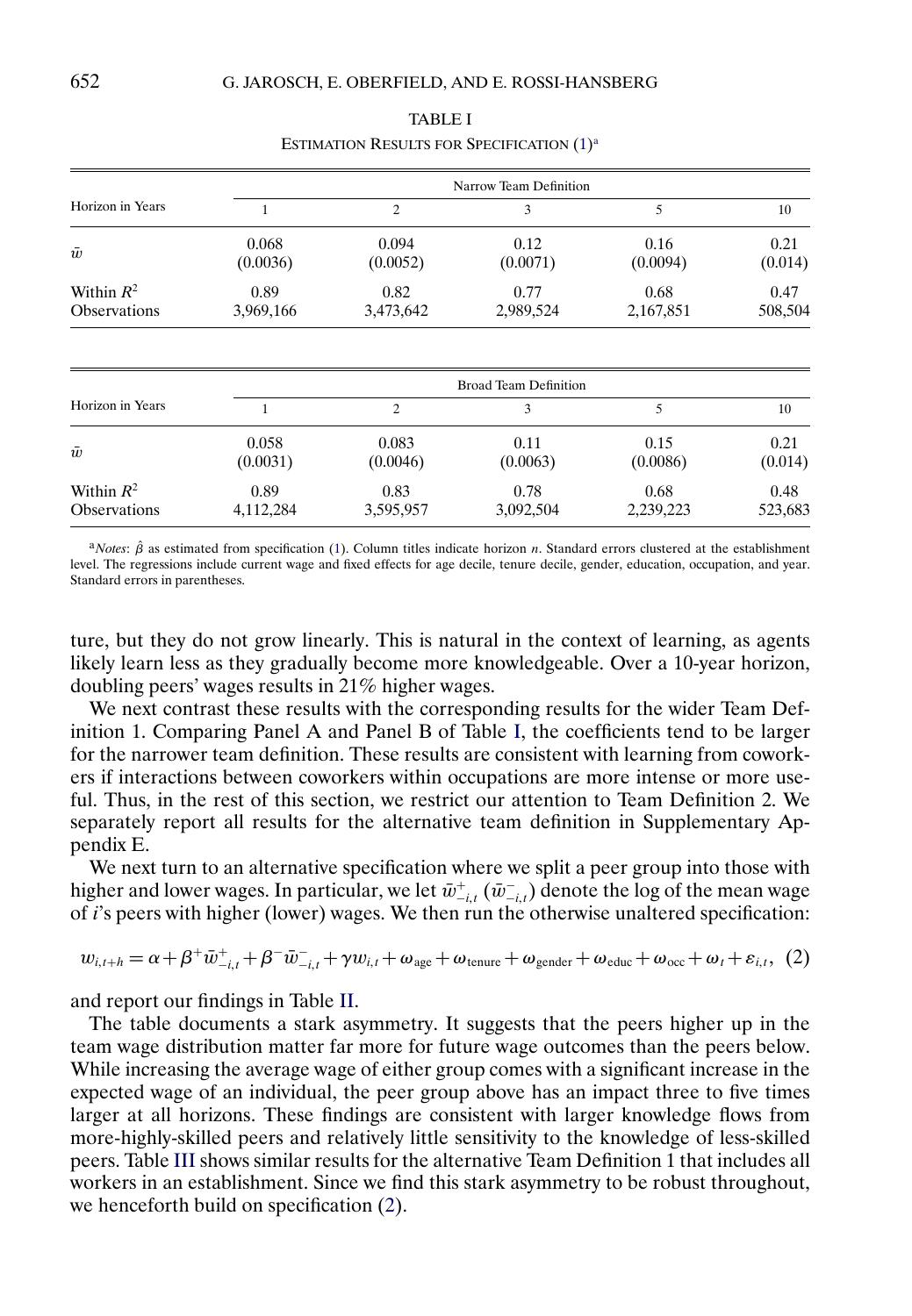<span id="page-7-0"></span>

|                     |           |                | Horizon in Years |           |         |
|---------------------|-----------|----------------|------------------|-----------|---------|
|                     |           | $\overline{c}$ | 3                |           | 10      |
| $\bar{w}^+$         | 0.090     | 0.13           | 0.16             | 0.22      | 0.28    |
|                     | (0.0064)  | (0.010)        | (0.015)          | (0.021)   | (0.032) |
| $\bar{w}^-$         | 0.019     | 0.029          | 0.041            | 0.060     | 0.097   |
|                     | (0.0048)  | (0.0065)       | (0.0081)         | (0.011)   | (0.016) |
| Within $R^2$        | 0.88      | 0.81           | 0.76             | 0.66      | 0.46    |
| <b>Observations</b> | 3,462,305 | 3,034,301      | 2,617,097        | 1,903,104 | 448,560 |

# TABLE II ESTIMATION RESULTS FOR SPECIFICATION [\(2\)](#page-6-0)<sup>a</sup>

 $a$ *Notes*:  $\hat{\beta}^+$  and  $\beta^-$  as estimated from specification [\(2\)](#page-6-0). Team Definition 2. Column titles indicate horizon *n*. Standard errors clustered at the establishment level. The regressions include current wage and fixed effects for age decile, tenure decile, gender, education, occupation, and year. Standard errors in parentheses.

Table C.VIII in Appendix C.3 of the Supplemental Material presents additional results when we use the same specification but, in addition, control for either establishment wage bill growth or establishment employment growth. Specifically, we control for the growth in total wage bill (or total count) of the full time employed at the establishment between  $t - 2$ and  $t-1$ ,  $t-1$  and  $t$ , and  $t$  and  $t+1$ . The results remain virtually identical, indicating that the relationship between wage growth and coworker composition is not driven by changes in these establishment-level characteristics<sup>3</sup>

|                     |           |           | Horizon in Years |           |         |
|---------------------|-----------|-----------|------------------|-----------|---------|
|                     |           | 2         | 3                |           | 10      |
| $\bar{w}^+$         | 0.090     | 0.13      | 0.17             | 0.23      | 0.32    |
|                     | (0.0058)  | (0.0089)  | (0.012)          | (0.017)   | (0.026) |
| $\bar{w}^-$         | 0.025     | 0.039     | 0.057            | 0.085     | 0.12    |
|                     | (0.0044)  | (0.0060)  | (0.0081)         | (0.012)   | (0.019) |
| Within $R^2$        | 0.89      | 0.82      | 0.77             | 0.68      | 0.48    |
| <b>Observations</b> | 4,026,321 | 3,522,994 | 3,032,228        | 2,197,932 | 515,017 |

TABLE III ESTIMATION RESULTS FOR SPECIFICATION [\(2\)](#page-6-0)-TEAM DEFINITION 1<sup>a</sup>

<sup>a</sup>*Notes*:  $\hat{\beta}^+$  and  $\beta^-$  as estimated from specification [\(2\)](#page-6-0). Team Definition 1. Column titles indicate horizon *h*. Standard errors clustered at the establishment level. The regressions include current wage and fixed effects for age decile, tenure decile, gender, education, occupation, and year. Standard errors in parentheses.

<sup>3</sup>We point to additional robustness results which are relegated to Appendix C.3. There, we show that the patterns documented are robust to modified sample selection criteria and reduced-form specifications. We show results when we omit teams with top-coded wages, when we omit teams with apprentices, when we exclusively work with establishments that neither have a collective bargaining agreement nor benchmark their wages with one, and we show results when we split the sample into prior and after the Hartz labor market reforms. We also report results when we include more high-dimensional fixed effects and when we control for many lags of the individual log wage. Most importantly, we show our baseline results under the inclusion of team fixed effects under both team definitions. As can be seen from the corresponding tables in Appendix C.3, our baseline results appear mostly insensitive to these modifications.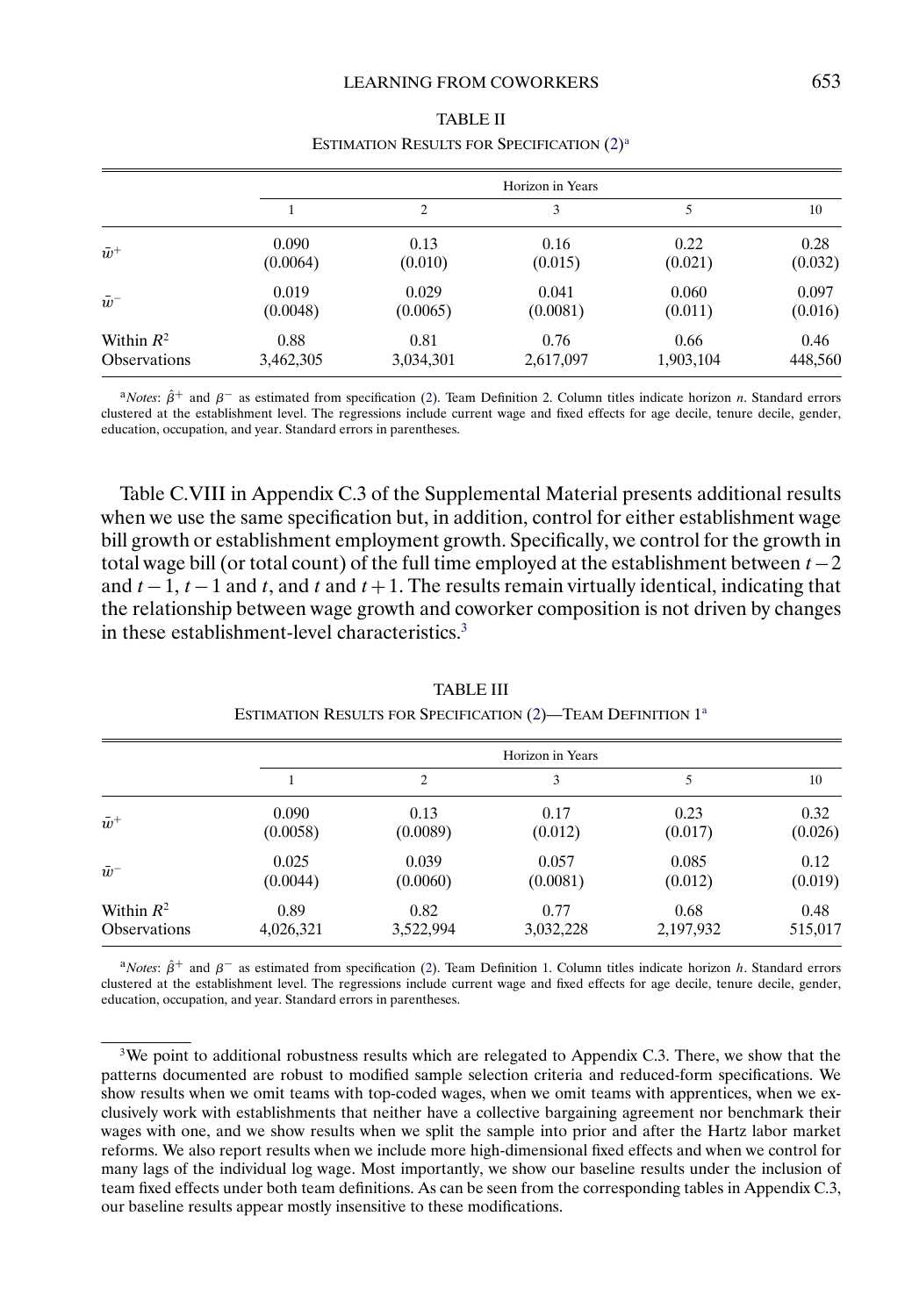#### 2.1.1. *Across the Wage, Age, Tenure, and Size Distributions*

We show next that the forces we document are present across the labor market. In particular, we run the same baseline specification separately for workers in different deciles of the wage distribution.<sup>4</sup> We also repeat the exercise for different deciles of the age, tenure, and team size distribution.

Our first set of results are reported in Panel A of Table [IV](#page-9-0) which presents the regression coefficients for specification [\(2\)](#page-6-0) which we run separately for each decile of the wage distribution. The results are fairly stable across the wage distribution.<sup>5</sup> We conclude that having more-highly-paid coworkers is associated with future wage growth, largely independent of the current level of wages.

Our next set of results is reported in Panel B of Table [IV](#page-9-0) where we cut the sample into different deciles of the (pooled) sample age distribution. Our findings suggest that the effects we document are substantially stronger for young workers. Furthermore, while we find positive and significant effects from more-highly-paid peers above and below for all segments of the wage distribution, the asymmetry vanishes, and perhaps reverses, at the top.

Panel C of Table [IV](#page-9-0) also shows that the patterns we describe are present across the (job) tenure distribution. In particular, the table shows that more-highly-paid coworkers are associated with larger wage growth for workers everywhere in the tenure distribution. In addition, increasing the wages of more-highly-paid peers has a larger effect on one's future wage growth compared with the effect from less-well-paid peers. The asymmetry is stark at the bottom of the tenure distribution and, similar to the results for age, vanishes towards the top.

Panel D of Table [IV](#page-9-0) gauges the role of team size. It shows that the patterns we describe are present in small and large teams alike. The estimated relationships are smaller for teams with fewer workers and become somewhat less precise at the very top.6 The results are consistent with knowledge flows per worker that increase with team size, but that are significant throughout the team size distribution.

# 2.1.2. *Switchers*

In a competitive labor market, if the relationship between wage growth and team composition is the result of learning, the resulting knowledge has to be valued outside the establishment. We now explore whether the relationship we have uncovered is also present for workers that switch teams. Thus, we run specification [\(2\)](#page-6-0) for a sample of workers that leave their establishment after the reference spell. Specifically, we restrict the sample to workers who leave their job after the reference date in year  $t$  and regain employment at a different employer by the reference date in year  $t + 1$ .<sup>7</sup>

The results are reported in Panel A of Table [V.](#page-10-0) The table shows that more-highly-paid peers are associated with higher wage growth even for those who move to a different

<sup>4</sup>Of course, we use the full peer group in the construction of the independent variable as before.

 $5$ The sharp increase in the coefficient estimate for the two top deciles is likely a consequence of the topcoding since that group has an artificially compressed distribution of  $\bar{w}^+$ .

<sup>&</sup>lt;sup>6</sup>The reason is that we cluster standard errors at the establishment level and there are very few establishments in the largest team decile.

<sup>7</sup>As we discuss in Supplementary Appendix D, we assign the employer pertaining to the spell overlapping January 31th of any given year as the annual observation. We further note that our data do not allow us to observe the firm's other establishments so we cannot rule out that some of the team-switchers move within the same firm.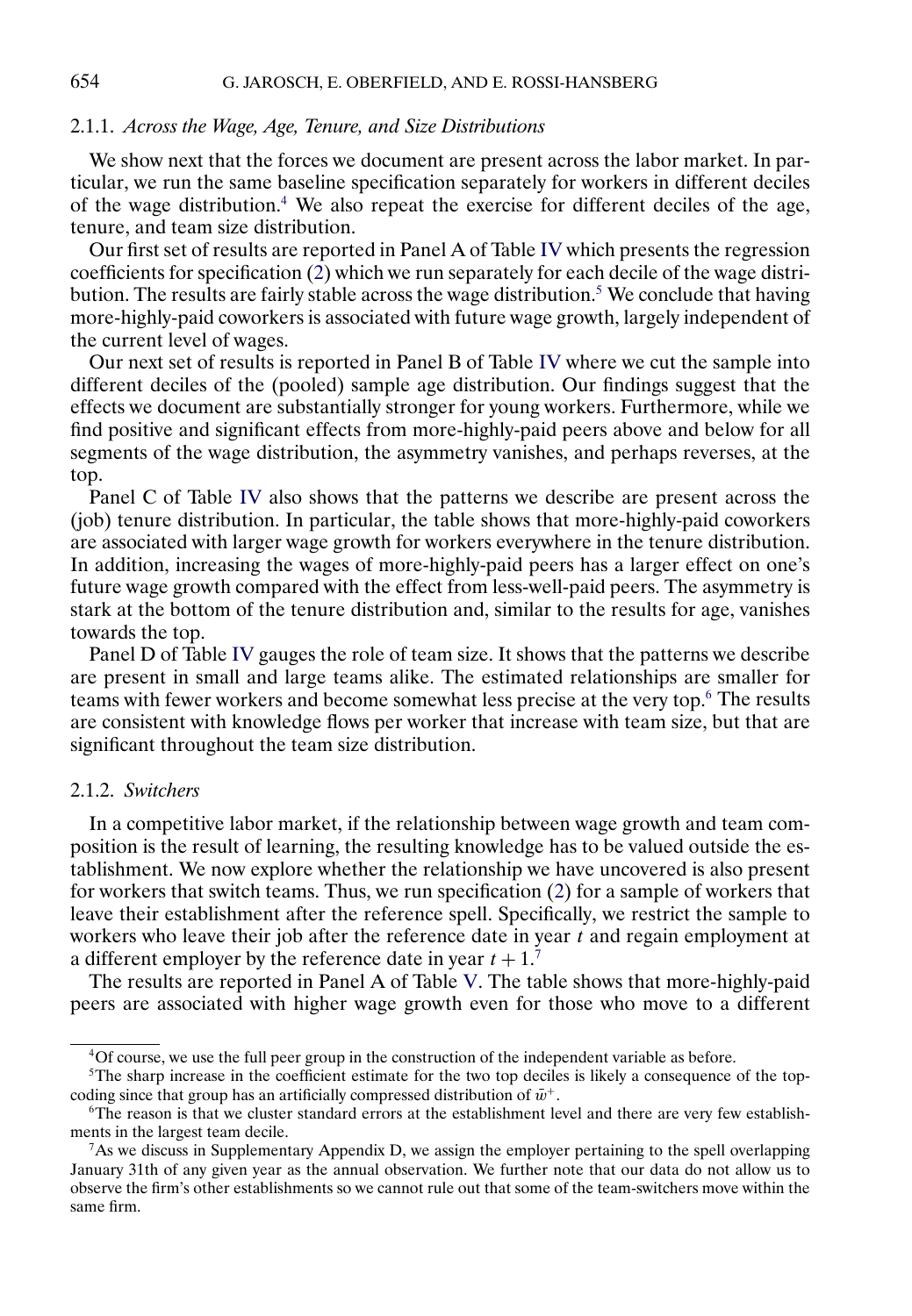<span id="page-9-0"></span>TABLE IV BASELINE RESULTS FOR DIFFERENT DECILES OF THE WAGE, AGE, TENURE, AND TEAM SIZE **DISTRIBUTION<sup>a</sup>** 

|                                     |                   |                  |                                                          |                  | Panel A: Decile of the Wage Distribution |                  |                  |                   |                  |                   |
|-------------------------------------|-------------------|------------------|----------------------------------------------------------|------------------|------------------------------------------|------------------|------------------|-------------------|------------------|-------------------|
|                                     |                   |                  | 3                                                        | 4                |                                          | 6                |                  | 8                 | 9                | 10                |
| $\bar{w}^+$                         | 0.18<br>(0.012)   | 0.13<br>(0.015)  | 0.14<br>(0.018)                                          | 0.13<br>(0.018)  | 0.13<br>(0.021)                          | 0.11<br>(0.026)  | 0.11<br>(0.028)  | 0.10<br>(0.023)   | 0.32<br>(0.021)  | 0.35<br>(0.060)   |
| $\bar{w}$ <sup>-</sup>              | 0.043<br>(0.0097) | 0.041<br>(0.010) | 0.045<br>(0.012)                                         | 0.047<br>(0.014) | 0.048<br>(0.015)                         | 0.046<br>(0.015) | 0.071<br>(0.015) | 0.069<br>(0.0096) | 0.057<br>(0.010) | 0.024<br>(0.0058) |
| Within $R^2$<br><b>Observations</b> | 0.43<br>248,920   | 0.086            | 0.053<br>263,528 265,462 264,823 262,632 261,579 261,499 | 0.040            | 0.037                                    | 0.039            | 0.051            | 0.080<br>261,687  | 0.17<br>262,796  | 0.062<br>264,087  |

|                                              |                  |                 |                 |                 | Panel B: Decile of the Age Distribution                                                                    |                  |                  |                 |                                           |                 |
|----------------------------------------------|------------------|-----------------|-----------------|-----------------|------------------------------------------------------------------------------------------------------------|------------------|------------------|-----------------|-------------------------------------------|-----------------|
|                                              |                  | $\mathcal{L}$   | 3               | $\overline{4}$  | 5                                                                                                          | 6                | 7                | 8               | 9                                         | 10              |
| $\bar{w}^+$                                  | 0.31<br>(0.021)  | 0.27<br>(0.026) | 0.16<br>(0.017) | 0.12<br>(0.014) | 0.097<br>(0.013)                                                                                           | 0.089<br>(0.012) | 0.058<br>(0.010) | 0.035           | 0.018<br>$(0.0092)$ $(0.0093)$ $(0.0088)$ | 0.0092          |
| $\bar{w}^-$                                  | 0.023<br>(0.014) | 0.032           | 0.030           | 0.038           | 0.045<br>$(0.011)$ $(0.0089)$ $(0.0084)$ $(0.0088)$ $(0.0083)$ $(0.0082)$ $(0.0073)$ $(0.0079)$ $(0.0069)$ | 0.046            | 0.056            | 0.061           | 0.065                                     | 0.056           |
| Within $R^2$<br>Observations 313,804 256,870 | 0.61             | 0.70            | 0.75<br>253,754 | 0.77<br>294,113 | 0.78<br>205,242                                                                                            | 0.79<br>301,874  | 0.80<br>284,811  | 0.82<br>261.404 | 0.82<br>221,992                           | 0.82<br>223,184 |

|                                      |                  |                 |                                           |                 | Panel C: Decile of the Tenure Distribution |                                           |                  |                  |                                 |                  |
|--------------------------------------|------------------|-----------------|-------------------------------------------|-----------------|--------------------------------------------|-------------------------------------------|------------------|------------------|---------------------------------|------------------|
|                                      |                  | $\mathcal{L}$   |                                           | 4               |                                            | 6                                         |                  | 8                | 9                               | 10               |
| $\bar{w}^+$                          | 0.26<br>(0.023)  | 0.25<br>(0.027) | 0.19<br>(0.025)                           | 0.16<br>(0.017) | 0.10<br>(0.014)                            | 0.077<br>(0.014)                          | 0.062<br>(0.012) | 0.050<br>(0.013) | 0.035<br>(0.014)                | 0.012<br>(0.014) |
| $\bar{w}^-$                          | 0.012<br>(0.011) | 0.022           | 0.038<br>$(0.0086)$ $(0.0090)$ $(0.0091)$ | 0.059           | 0.051                                      | 0.061<br>$(0.0085)$ $(0.0093)$ $(0.0089)$ | 0.062            | 0.065<br>(0.010) | 0.050<br>(0.013)                | 0.059<br>(0.016) |
| Within $R^2$<br>Observations 259,787 | 0.66             | 0.73<br>258,018 | 0.77<br>261,847                           | 0.79<br>264,724 | 0.80<br>314,261                            | 0.79<br>216,646                           | 0.79<br>298,387  | 0.78             | 0.74<br>231,182 261,285 250,908 | 0.74             |

|                                     |                   |                   |                   |                  | Panel D: Decile of the Size Distribution                        |                  |                     |                     |                     |                    |
|-------------------------------------|-------------------|-------------------|-------------------|------------------|-----------------------------------------------------------------|------------------|---------------------|---------------------|---------------------|--------------------|
|                                     |                   | $\mathfrak{D}$    | 3                 | 4                | 5                                                               | 6                |                     | 8                   | 9                   | 10                 |
| $\bar{w}^+$                         | 0.057<br>(0.0049) | 0.097<br>(0.0081) | 0.13<br>(0.013)   | 0.16<br>(0.017)  | 0.16<br>(0.020)                                                 | 0.23<br>(0.027)  | 0.24<br>(0.043)     | 0.25<br>(0.054)     | 0.16<br>(0.040)     | 0.16<br>(0.11)     |
| $\bar{w}$ <sup>-</sup>              | 0.027<br>(0.0036) | 0.040<br>(0.0063) | 0.050<br>(0.0080) | 0.056<br>(0.010) | 0.042<br>(0.014)                                                | 0.021<br>(0.016) | $-0.022$<br>(0.018) | $-0.084$<br>(0.030) | $-0.056$<br>(0.044) | $-0.11$<br>(0.074) |
| Within $R^2$<br><b>Observations</b> | 0.78<br>263,527   | 0.77<br>276,795   | 0.75<br>256,020   | 0.74             | 0.72<br>256,637 266,652 259,741 260,926 259,466 257,506 259,821 | 0.70             | 0.70                | 0.66                | 0.61                | 0.65               |

 $a$ *Notes*:  $\hat{\beta}$ <sup>+</sup> and  $\beta$ <sup>-</sup> as estimated from specification [\(2\)](#page-6-0) for separate deciles of the wage, age, tenure, and team size distributions. We include observation i in the decile k in t if i falls into the kth decile of the pooled distribution. Team Definition 2 at horizon  $h = 3$  years. Standard errors clustered at the establishment level. The regressions include current wage and fixed effects for age decile, tenure decile, gender, education, occupation, and year (whenever possible). Standard errors in parentheses.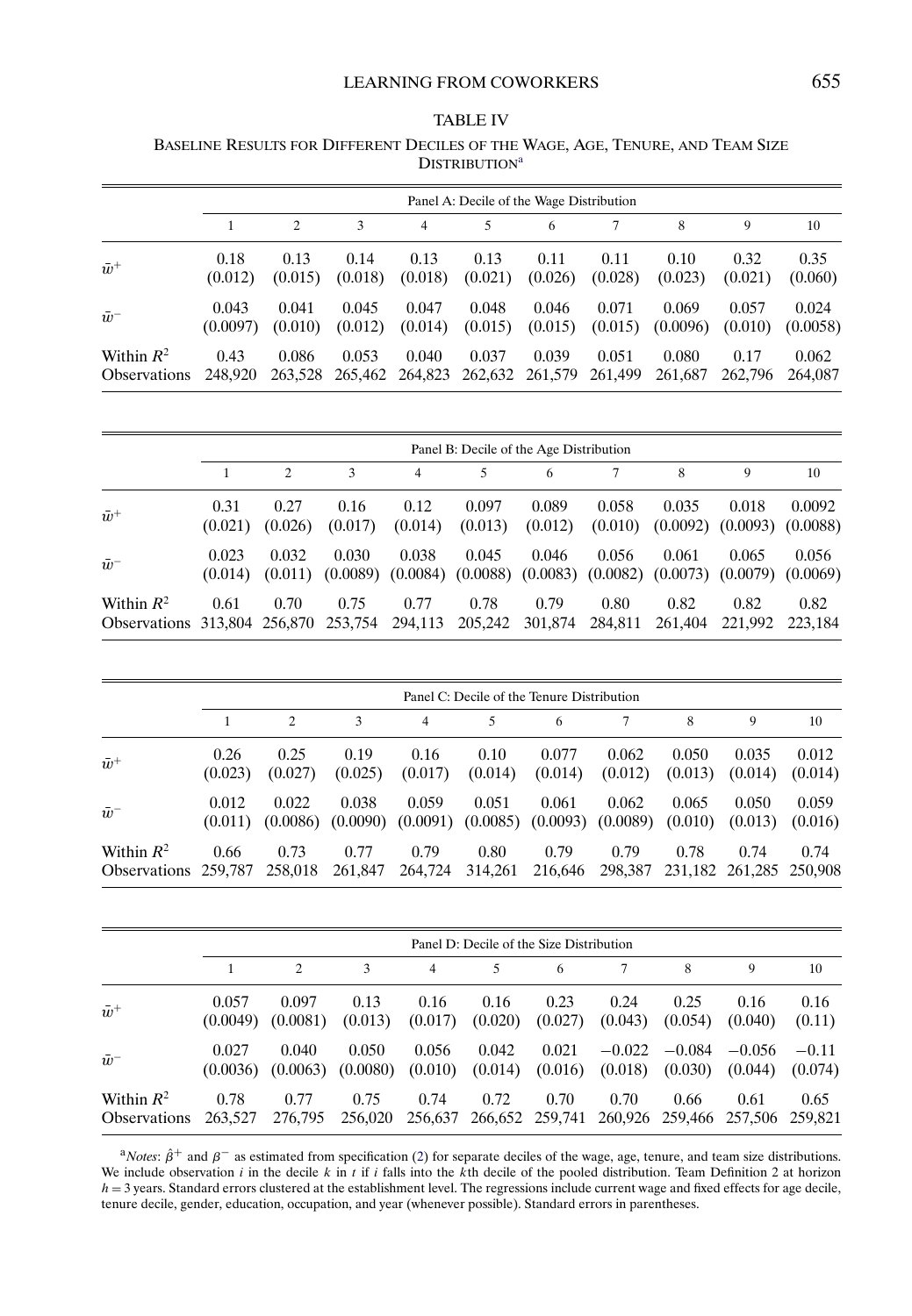<span id="page-10-0"></span>

|                     |              |                | Panel A: All Switchers                      |           |          |
|---------------------|--------------|----------------|---------------------------------------------|-----------|----------|
| Horizon in Years    | 1            | $\overline{c}$ | 3                                           | 5         | 10       |
| $\bar{w}^+$         | 0.092        | 0.17           | 0.20                                        | 0.25      | 0.35     |
|                     | (0.018)      | (0.022)        | (0.024)                                     | (0.027)   | (0.032)  |
| $\bar{w}^-$         | $-0.052$     | $-0.031$       | $-0.019$                                    | $-0.0082$ | 0.026    |
|                     | (0.011)      | (0.0099)       | (0.012)                                     | (0.014)   | (0.022)  |
| Within $R^2$        | 0.59         | 0.55           | 0.49                                        | 0.40      | 0.26     |
| <b>Observations</b> | 194,848      | 228,110        | 203,726                                     | 160,495   | 43,609   |
|                     |              |                | Panel B: Switchers With Nonemployment Spell |           |          |
| Horizon in Years    | $\mathbf{1}$ | $\overline{c}$ | 3                                           | 5         | 10       |
| $\bar{w}^+$         | 0.094        | 0.19           | 0.20                                        | 0.24      | 0.31     |
|                     | (0.020)      | (0.019)        | (0.021)                                     | (0.023)   | (0.032)  |
| $\bar{w}^-$         | $-0.039$     | 0.024          | 0.044                                       | 0.036     | 0.061    |
|                     | (0.022)      | (0.014)        | (0.016)                                     | (0.018)   | (0.030)  |
| Within $R^2$        | 0.37         | 0.46           | 0.39                                        | 0.31      | 0.19     |
| Observations        | 21,084       | 72,223         | 68,781                                      | 57,331    | 16,224   |
|                     |              |                | Panel C: Switchers, Mass Layoff Event       |           |          |
| Horizon in Years    | $\mathbf{1}$ | $\overline{c}$ | 3                                           | 5         | 10       |
| $\bar{w}^+$         | 0.11         | 0.14           | 0.14                                        | 0.22      | 0.34     |
|                     | (0.056)      | (0.046)        | (0.051)                                     | (0.055)   | (0.089)  |
| $\bar{w}^-$         | 0.032        | 0.032          | 0.064                                       | 0.049     | $-0.016$ |
|                     | (0.069)      | (0.042)        | (0.048)                                     | (0.054)   | (0.11)   |
| Within $R^2$        | 0.34         | 0.34           | 0.28                                        | 0.21      | 0.14     |

TABLE V ESTABLISHMENT SWITCHERSa

 $a$ *Notes*:  $\hat{\beta}^+$  and  $\beta^-$  as estimated from specification [\(2\)](#page-6-0) on a sample of establishment switchers. Team Definition 2. Column titles indicate horizon h. Standard errors clustered at the establishment level. The regressions include current wage and fixed effects for age decile, tenure decile, gender, education, occupation, and year. Standard errors in parentheses.

Observations 2264 5258 5453 4904 1545

establishment. Furthermore, we find the same marked asymmetry we documented using all workers. The results indicate that the effect of having better coworkers is somewhat larger for agents that switch jobs than for agents that remain in the same job. This can be the result of selection. Switchers might be the ones that learned the most, which might give them an incentive to leave the team if there is no room for their newly acquired skills in their current organization. Alternatively, it might be the result of the fact that switchers tend to be young, and young workers' wage growth is more sensitive to peers' wages.

To account for some of these forms of selection, we also present results for only those switchers who experience an interim nonemployment spell between jobs. That is, we restrict the sample to movers who experience a period of joblessness in year  $t$  and report the corresponding results in Panel B of Table V.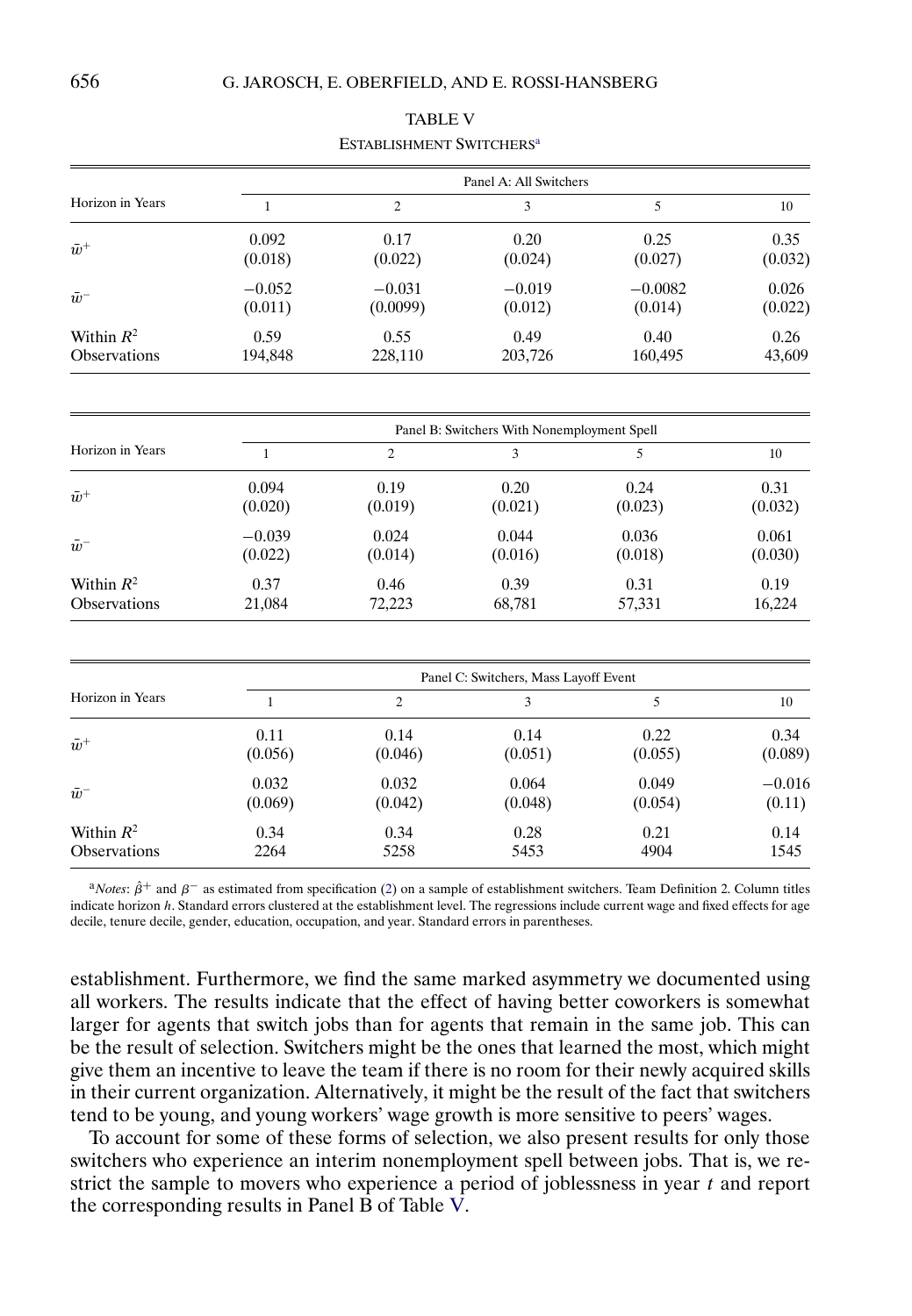We go further and restrict the sample to switchers with an interim spell of nonemployment whose reference-spell employer also experienced a mass layoff event in year  $t$ .<sup>8</sup> Arguably, constructing the sample this way controls more fully for selection. As can be seen in Panel C of Table [V,](#page-10-0) our corresponding estimates remain large and significant, although they tend to fall somewhat. Naturally, the results are less precise since we lose many observations.

#### 2.1.3. *Coworker Occupation*

Learning could depend on the occupation of the coworkers with whom one interacts. Hence, we offer results for specifications which split individuals working in the same establishment as worker  $i$  into groups. The first exercise explores whether wage growth is more strongly related to the wages of teammates that are employed in managerial occupations.9 Table VI presents the results for our baseline specification in [\(1\)](#page-5-0) after weighting for the share of each group. Perhaps surprisingly, it shows that the relationship between wage growth and peer wages is almost identical, and positive, for peers that are managers or those that are workers. Under our interpretation, the managerial classification does not seem to be essential for worker learning.10

Perhaps workers learn more from their peers in the same occupation. Hence, we go further and divide coworkers into those working in the same occupation and those working in different occupations. We explore this using the specification in [\(2\)](#page-6-0) where we split each of those two groups into those paid more than  $w_i$  and those paid less. We include those four variables on an otherwise unchanged specification [\(2\)](#page-6-0) and report the results in Table [VII.](#page-12-0)

The results indicate that individuals learn more from higher-wage peers in the same occupation than in other occupations. The asymmetry between  $\hat{\beta}^+$  and  $\hat{\beta}^-$  is also much larger in the same occupation than in alternative ones. These results are natural if we interpret them as resulting from learning. In their own occupation, individuals learn mostly from more knowledgeable peers. In contrast, when they interact with peers in occupations

|                     |           | MANAGER AND WORKER PEERS" |                  |           |         |
|---------------------|-----------|---------------------------|------------------|-----------|---------|
|                     |           |                           | Horizon in Years |           |         |
|                     |           | 2                         | 3                |           | 10      |
| $\bar{w}_w$         | 0.062     | 0.090                     | 0.12             | 0.16      | 0.21    |
|                     | (0.0039)  | (0.0058)                  | (0.0077)         | (0.010)   | (0.017) |
| $\bar{w}_m$         | 0.058     | 0.084                     | 0.11             | 0.16      | 0.22    |
|                     | (0.0036)  | (0.0053)                  | (0.0076)         | (0.010)   | (0.019) |
| Within $R^2$        | 0.88      | 0.82                      | 0.77             | 0.67      | 0.47    |
| <b>Observations</b> | 3,517,568 | 3,086,436                 | 2,661,936        | 1,934,856 | 458,302 |

TABLE VI MANAGER AND WORKER PEERS

 $a$ *Notes*: Variables are weighted: To construct  $\bar{w}_m$ , we compute the mean wage of workers in managerial occupation(s) and then weight by the fraction of overall establishment employment of managers. Column titles indicate horizon h. Standard errors clustered at the establishment level. The regressions include current wage and fixed effects for age decile, tenure decile, gender, education, occupation, and year. Standard errors in parentheses.

<sup>8</sup>See Supplementary Appendix D for details on the mass layoff definition.

9We classify as managers workers in 3-digit KldB\_88 occupations 751–753 and 761–763.

 $10$ We obtain similar conclusions if we use the wage gap to workers and managers that earn more.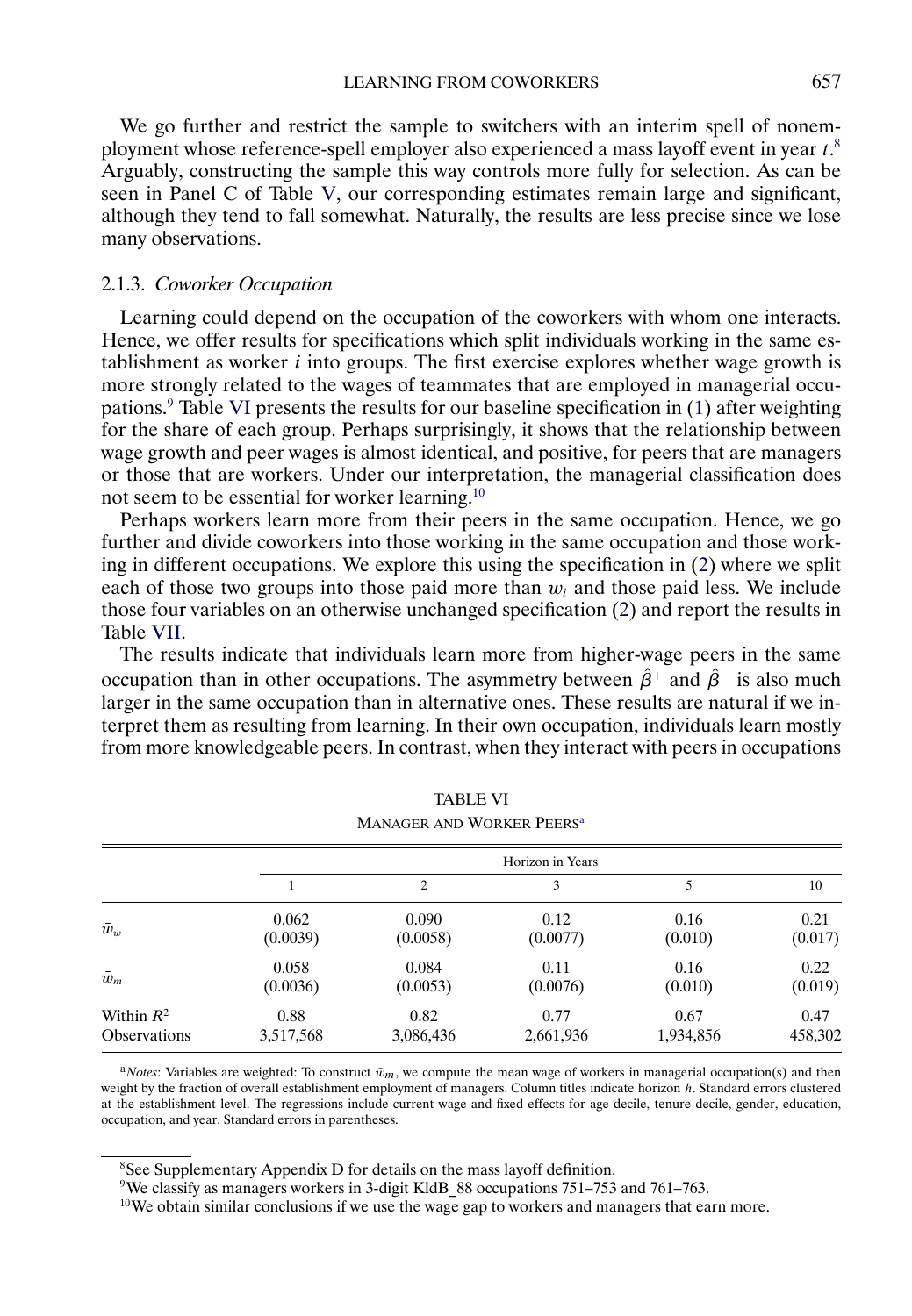<span id="page-12-0"></span>

|                                |            |           | Horizon in Years |           |         |
|--------------------------------|------------|-----------|------------------|-----------|---------|
|                                | 1          | 2         | 3                | 5         | 10      |
| $\bar{w}^+_{\rm same\, occ}$   | 0.12       | 0.16      | 0.21             | 0.29      | 0.39    |
|                                | (0.013)    | (0.019)   | (0.026)          | (0.037)   | (0.048) |
| $\bar{w}_{\rm same\,occ}^-$    | $-0.00039$ | 0.0076    | 0.013            | 0.022     | 0.043   |
|                                | (0.012)    | (0.017)   | (0.023)          | (0.033)   | (0.047) |
| $\bar{w}^+_{\text{other occ}}$ | 0.086      | 0.12      | 0.15             | 0.21      | 0.30    |
|                                | (0.0068)   | (0.011)   | (0.015)          | (0.022)   | (0.037) |
| $\bar{w}_{\text{other occ}}^-$ | 0.038      | 0.054     | 0.076            | 0.11      | 0.15    |
|                                | (0.0064)   | (0.0089)  | (0.012)          | (0.018)   | (0.027) |
| Within $R^2$                   | 0.88       | 0.81      | 0.76             | 0.66      | 0.46    |
| <b>Observations</b>            | 3,315,351  | 2,907,077 | 2,509,645        | 1,827,701 | 431,782 |

| <b>TABLE VII</b>                                        |
|---------------------------------------------------------|
| PEERS IN THE SAME AND IN OTHER OCCUPATIONS <sup>a</sup> |

a<sup>*Notes*:  $\hat{\beta}$ <sup>+</sup> and  $\beta$ <sup>−</sup> as estimated from specification [\(2\)](#page-6-0) with separate coefficients for peers in the same occupation and in other</sup> occupations. Variables are weighted: To construct  $\bar{w}^+_{\text{same occ}}$  ( $\bar{w}^+_{\text{other occ}}$ ), we compute the mean wage of workers above in the wage distribution in the same (other) occupation(s) and then weight by the fraction of overall establishment employment the (other) occupation(s) accounts for. Column titles indicate horizon h. Standard errors clustered at the establishment level. The regressions include current wage and fixed effects for age decile, tenure decile, gender, education, occupation, and year. Standard errors in parentheses.

that use different knowledge, they learn from everyone since they may know less of the topic themselves.

#### 2.1.4. *A More Flexible Specification*

The results above, based on specification [\(2\)](#page-6-0), exploit only two moments of the distribution of coworker wages, namely, the gap to coworkers with wages above and below. We continue the reduced-form exploration with an exercise that attempts to approximate the wage distribution surrounding a worker in a more flexible way. To do so, we divide a worker's peers into 11 bins. The bottom bin takes peers  $j$  with wage such that  $log(w_i) - log(w_i) < -0.45$ , while the top bin takes those peers with  $log(w_i) - log(w_i) >$ 045. All other workers are grouped into 9 equally spaced bins in between. We then compute, for each individual *i* and year *t*, the fraction of her coworkers in each bin *k*,  $p_{i,k,t}$ , and run the following regression:

$$
w_{i,t+h} = \sum_{k=2}^{11} \beta_k p_{i,k,t} + \gamma w_{i,t} + \omega_{\text{age}} + \omega_{\text{tenure}} + \omega_{\text{gender}} + \omega_{\text{educ}} + \omega_{\text{occ}} + \omega_t + \varepsilon_{i,t}.
$$
 (3)

That is, we project log wages h years ahead on the current log wage and a nonparametric approximation of the current peer wage distribution around a worker, along with our standard controls and fixed effects. We present the results in Figure [1.](#page-13-0)

Figure [1](#page-13-0) plots the marginal response of log wages  $h$  years ahead to increasing the weight on each of the 10 bins (relative to increasing the weight on bin 1 which is the omitted category). The figure shows that moving  $10\%$  of one's peers from the bottom bin into the highest bin increases wages 3 years ahead by slightly more than 1.5%. The figure confirms the findings from the previous exercises: Those who are less well paid (those in bins 5 and under) have similar effects on a worker's future wage growth. In contrast, workers seem to benefit from additional highly paid workers in the peer group (those in bins 7 and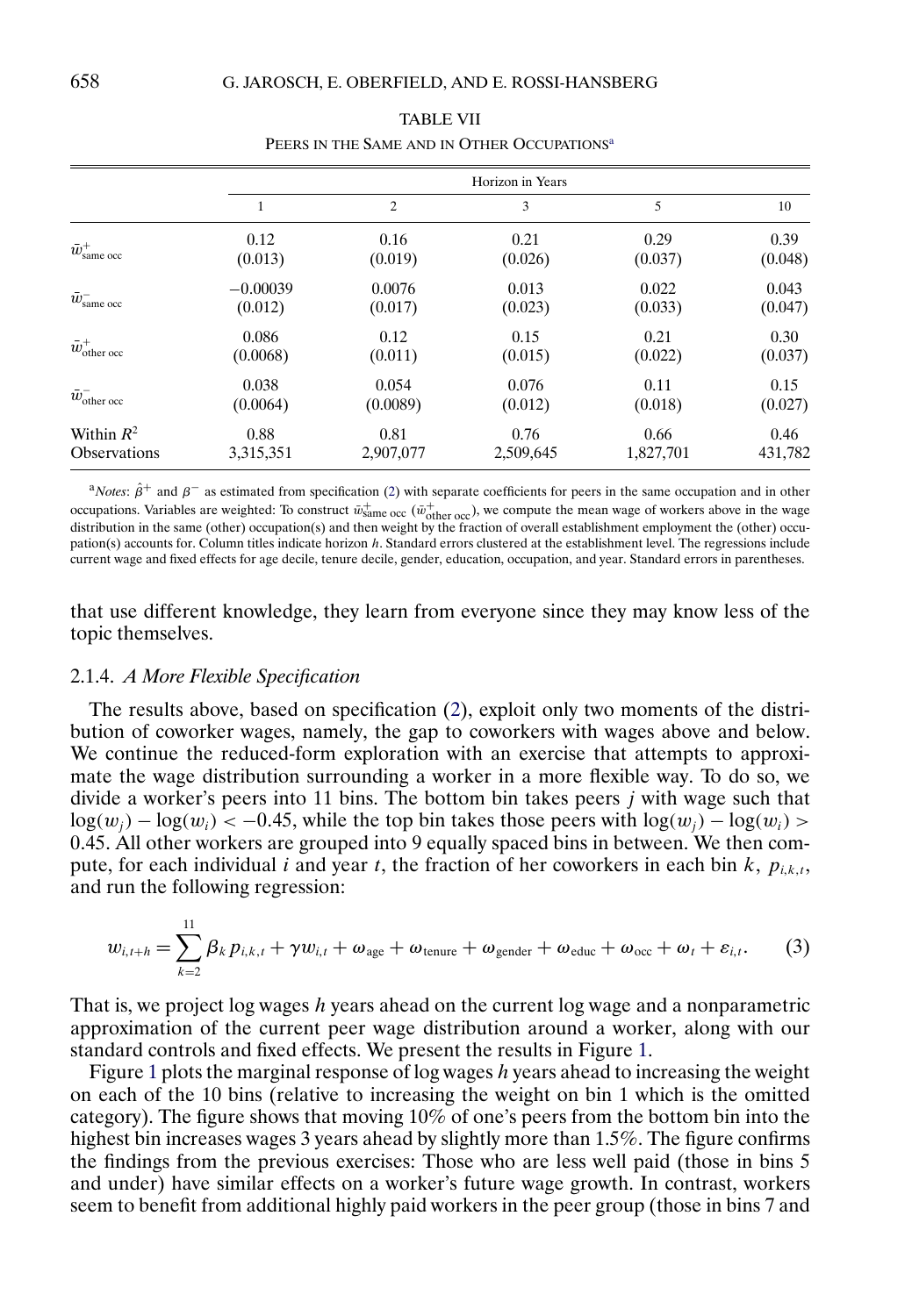<span id="page-13-0"></span>

FIGURE 1.—Approximating the wage distribution. *Notes*: We plot the coefficients  $\hat{\beta}_k$  from regression spec-ification [\(3\)](#page-12-0) with weights  $p_k$  scaled such that they add up to 100. The bin  $k = 1$  (which takes the peers i such that  $log(w_i) - log(w_i) < -0.45$ ) is the omitted category. The top panel only plots  $h = 3$  along with the 95% confidence bands. Standard errors clustered at the establishment year level. The bottom panel plots estimates for different horizons. All workers with  $log(w_i) - log(w_i) > 0.45$  are in one single bin as indicated by the break in the axis and the lines. The figure uses Team Definition 2. Standard errors clustered at the establishment level. The regressions include current wage and fixed effects for age decile, tenure decile, gender, education, occupation, and year.

higher). Note that, while workers benefit more from more-highly-paid peers, the effects are less than proportional.<sup>11</sup> This suggests that knowledge flows more efficiently from those in close proximity relative to those far above in the wage distribution. Nevertheless, we stress that the effects are monotonically increasing (almost everywhere), suggesting that individuals learn more from coworkers that are further out in the wage distribution.

The bottom panel of Figure 1 also confirms that learning from higher earners accumulates over time presumably because the composition of teams is highly persistent. We report the table underlying Figure 1 in Appendix C.2 of the Supplemental Material along with the corresponding results for the other team definition. In addition, we report the results, for horizon  $h = 3$ , for specifications restricted to workers above (or below) the median wage in their team and to specifications restricted to workers selected from particular deciles of the wage distribution. The basic patterns in Figure 1 are generally confirmed.

#### 2.1.5. *Taking Stock*

Put together, the results in this section are, we believe, strongly consistent with the view that workers learn from their peers. In a labor market in which wages are monotone in knowledge conditional on team composition, wage growth is naturally associated with learning. Learning is naturally the result of interactions with those that possess knowledge, so having more knowledgeable peers should lead to more learning. We show that, in fact, wage growth is positively associated with the wage gap to coworkers, and particularly with the wage gap to coworkers that earn more and are in similar occupations.

<sup>&</sup>lt;sup>11</sup>The top bin collects all peers j such that  $log(w_i) - log(w_i) > 0.45$  and thus does not directly compare with the other groups.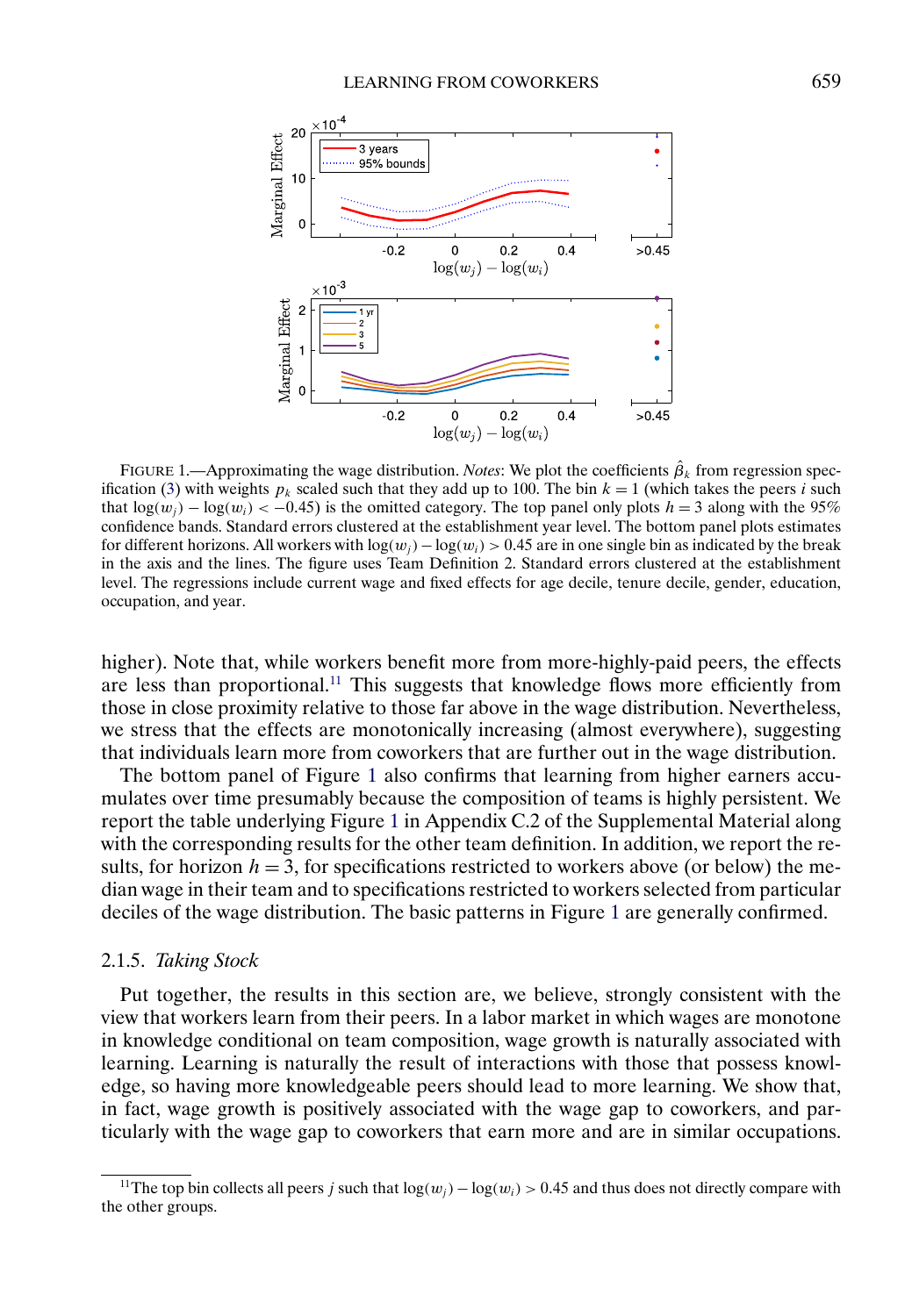<span id="page-14-0"></span>The resulting increase in knowledge is embedded in workers, and therefore reflected in wages, even for workers that leave the establishment for, arguably, exogenous reasons.

Besides coworker learning, there are other mechanisms that might potentially drive some of the patterns uncovered above. The entirety of the evidence presented above allows us to rule out many of them. We group alternative mechanisms in five main classes and discuss each in turn.

*Wage Back-Loading.* Certain plausible wage back-loading patterns could give rise to some of our results. In particular, firms could attempt to retain workers by offering wage schedules that pay relatively more in the future. Firms could have incentives to do so if it is costly to hire new workers and workers search on the job. This would, for instance, be the case in an environment similar to [Burdett and Coles](#page-30-0) [\(2003\)](#page-30-0) or [Postel-Vinay and](#page-30-0) [Robin](#page-30-0) [\(2002\)](#page-30-0).

Note, however, that the patterns we document are present and similar in size for teamswitchers, including those who arguably leave their establishments involuntarily. This suggests back-loading, or establishment-specific factors, cannot be the only force behind our baseline results. This is further corroborated by the evidence showing that our baseline effects are present across the tenure and age distribution.

*Mean Reversion.* There are two main forms of mean reversion in wages that could potentially affect our results: economy-wide and team-specific. Economy-wide mean reversion is inconsistent with Table [IV](#page-9-0) Panel A. There, we show that the magnitude of the relationship between wage growth and the wage gap does not decline as we focus on higher wage deciles.

Furthermore, the sharp asymmetry between  $\hat{\beta}$ <sup>+</sup> and  $\hat{\beta}$ <sup>-</sup>, and the pattern of marginal effects in Figure [1,](#page-13-0) are hard to reconcile with an explanation which builds on within-team mean reversion in wages. For example, suppose deviations of one's wage from the average are idiosyncratic and not due to productivity differences, and therefore may be unrelated to future wages within one's own team or other teams. Then, differences in the timing of raises unrelated to changes in productivity could give rise to a positive relationship between wage gaps and future wage growth. Workers that have not received raises might later seek other offers, or might later get raises due to equity concerns, or might quit to find a better-paying job. This mechanism, however, does not lead to effects that are stronger for the gap to those that earn more than for the gap to those that earn less. In addition, the patterns should not persist when we focus on those that switch jobs due to mass layoffs.

*Rent-Sharing.* The simplest forms of rent-sharing, in which a firm gets a windfall or increases profitability and, through bargaining, raises the wages of all workers, cannot explain our results. The reason is that the shock does not affect the gap to coworkers, and would therefore not affect the coefficient of interest. In particular, this mechanism does not provide any reason why a contemporaneous gap between one's wage and coworkers' wages would predict future wage growth.

It is conceivable that our results could in part reflect a form of staggered rent-sharing. Specifically, suppose a firm's marginal product rises, which increases rents to be shared, but some workers receive raises before others. We would expect the firms whose marginal product rises to also increase employment or raise wages. However, as we show in Appendix C.3, the baseline results hardly change when we include establishment-level growth controls.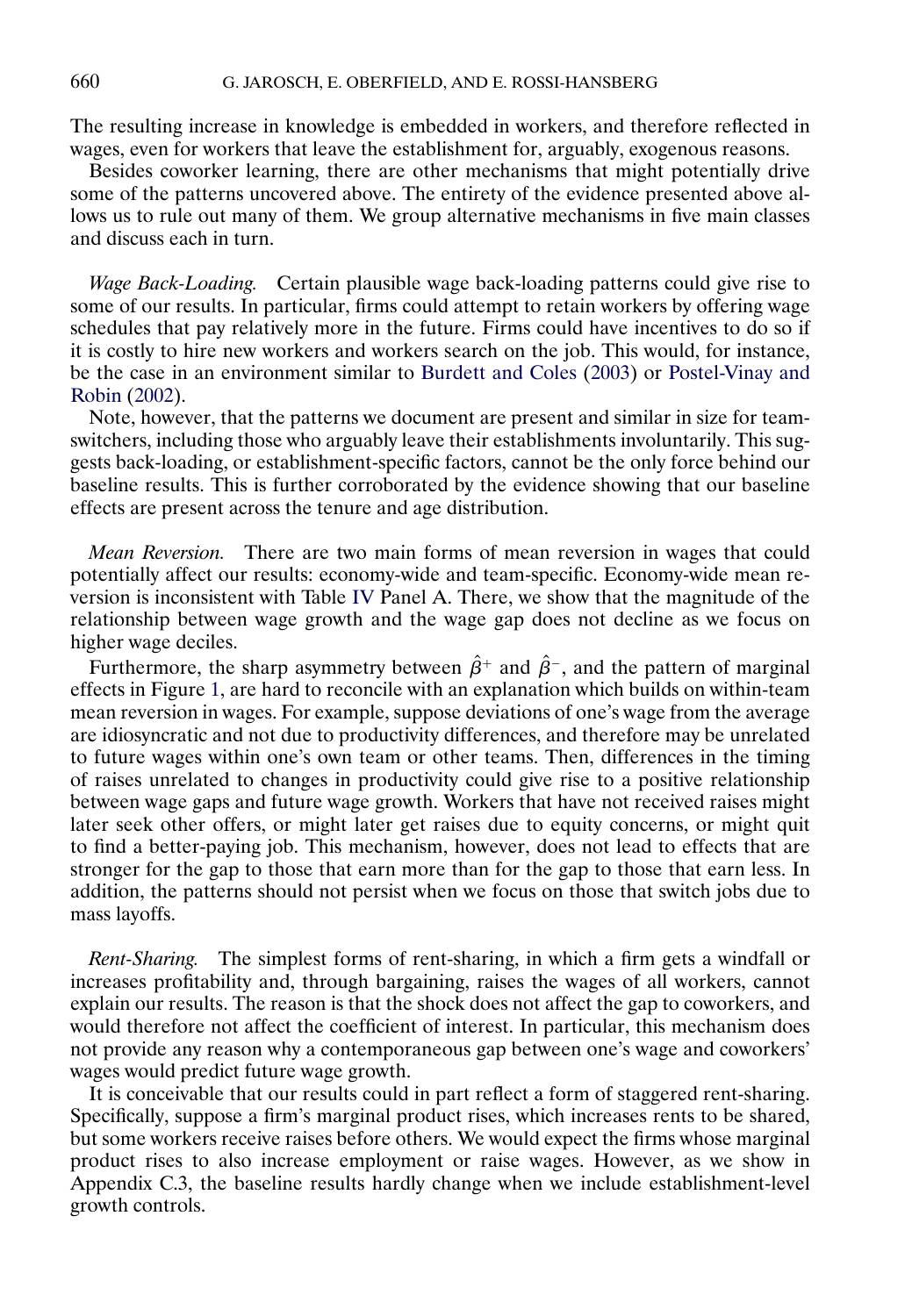It could also be that a firm experiences windfalls that lead to asymmetric raises among employees, and the pattern of which coworkers get larger raises (due to greater rentsharing) happens to covary with the distribution of coworkers in just the right way. However, the fact that the relationship is similar in magnitude among those who switch firms due to a mass layoff is inconsistent with this mechanism.

*Worker Sorting.* In principle, worker sorting could also be a mechanism behind our findings. Workers could have heterogeneous income profiles: some workers will experience faster wage growth than others regardless of their coworkers (conditional on observables such as age, experience, etc.). It is possible that our estimates of learning from coworkers are confounded by the sorting of workers across teams if sorting is such that high growth individuals happen to be at the lower end of the within-team wage distribution. To check if this is driving our results, we use a specification that controls for the worker's wage growth over the last five years in Table C.VII of Appendix  $C.3<sup>12</sup>$ . The resulting relationship between future wage growth and coworker wages is similar, albeit a bit smaller, than our baseline specification, suggesting that our results are not driven by worker sorting.

*Other Forms of Learning.* Beyond learning from coworkers, individual learning in the workplace can result from learning-by-doing or from diffusion of a firm's embedded knowledge. For example, our results could also perhaps be explained by team-wide events that lead employees to learn, with the new knowledge spreading to workers in a way that improves their labor market prospects elsewhere. However, the fact that our results barely change when we include establishment-level employment growth and wage bill growth controls limits the importance of this alternative mechanism.13

More generic stories in which learning is sufficiently flexible and arbitrarily covaries with flexible moments of the distribution of wages within or outside of the firm are hard to rule out in general, particularly if they do not lead to overall employment or wage bill growth or large differences in learning across the size distribution (which we also do not find in Table [IV](#page-9-0) Panel D). Therefore, to move forward, we need to isolate the causal effect of team composition on wage growth. In Appendix C.1, we propose and execute such an identification strategy using (pseudo-)random exit events where a full-time employed, prime-age worker permanently leaves employment (as in [Jäger and Heining](#page-30-0) [\(2019\)](#page-30-0)). Although noisy, these results are consistent with our interpretation.

The reasoning above suggests that learning is a natural and parsimonious rationalization of the facts we have uncovered, and that it is not obvious how to rationalize them using alternative mechanisms. Of course, except for the somewhat noisier instrumental variable results in Appendix C.1, the rest of our reduced-form results cannot be understood as causal and so provide simply a suggestive statement about equilibrium relationships. In the next section, we propose a theory of learning motivated by this evidence. We

 $12$ Specifically, we control for the log of the wage in each of the last five years to allow for more flexible time series processes in income profiles.

<sup>&</sup>lt;sup>13</sup>It could also be that some firms engender learning more than others, and that team formation is such that, on average, those in high-learning firms tend to have more-highly-paid coworkers than those in low-learning firms. To assess this, we incorporate team fixed effects into our baseline specification. Such a specification cannot identify the impact of having better coworkers on average, as this is approximately co-linear with one's own wage and the team fixed effect. Nevertheless, we can still identify the asymmetry between the gap to more-highly-paid coworkers and the gap to less-well-paid coworkers. Table C.VI of Appendix C.3 shows that this asymmetry is similar to our baseline specification.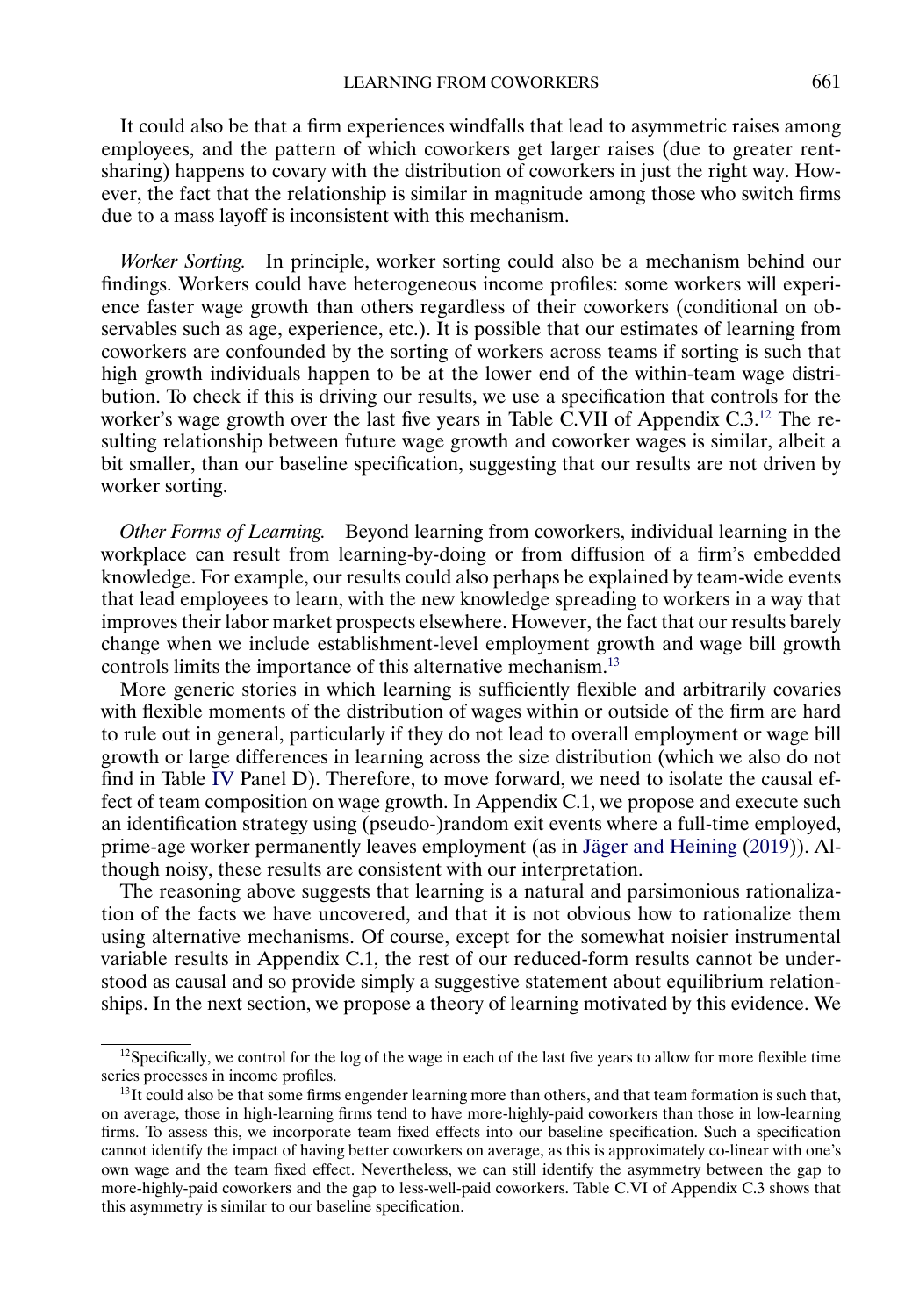<span id="page-16-0"></span>use the suggested specification of the learning function to structurally estimate the model using the same data.

#### 3. A BENCHMARK MODEL

Motivated by the evidence in the previous section, we develop a theory of worker learning from coworkers in a competitive labor market. Consider an economy populated by a unit mass of heterogeneous individuals with knowledge  $z \in \mathcal{Z} = [0, \bar{z}]$ . Individuals have a probability δ of dying each period. Each period, a mass δ of new individuals is born. Newborns start with a level of knowledge z drawn from a distribution  $B_0(\cdot)$ . Agents supply labor inelastically, consume, and discount the future according to a discount factor  $\beta$ . Agents are employed in firms where they obtain a wage and where they can learn from other coworkers. An agent z, working in a firm that employs the agent as well as a vector of coworkers  $\tilde{z}$ , will draw her next period's knowledge from a distribution  $G(z'|z, \tilde{z})$ . Financial markets are complete, or utility is linear, so agents maximize the expected present value of income.

Since individuals learn from coworkers, the wage they are willing to accept depends on how much they might learn from coworkers. Thus, the wage schedule,  $w(z, \tilde{z})$ , paid to a worker with knowledge z depends also on the vector of coworkers  $\tilde{z}$ .

All firms produce the same consumption goods. Potential firms pay a fixed cost  $c$  in goods, after which they draw technology  $a \in \tilde{A}$  from a distribution  $A(\cdot)$ . A firm with technology a produces according to the production function  $F(z; a)$ , where **z** is the vector of workers it hires. Firms take the wage schedule as given. We purposely impose minimal structure on the production function. In particular, differences across technologies need not be Hicks-neutral or even factor augmenting; production technologies may also vary in their complementarities across workers with different levels of knowledge. Hence, different firms, in general, make different choices of **z**.

# 3.1. *Firms*

Let  $W(z)$  be the total wage bill of a firm that hires the vector of workers **z**. If  $z = \{z_i\}_{i=1}^n$  for some *n*, then  $W(z) = \sum_{i=1}^n w(z_i, \tilde{z}_{-i})$ , where  $\tilde{z}_{-i}$  is the set of *i*'s coworkers. A firm chooses the set of workers to maximize profit

$$
\pi(a) = \max_{\mathbf{z}} F(\mathbf{z}; a) - W(\mathbf{z}).\tag{4}
$$

Let  $z(a) = \arg \max_z F(z; a) - W(z)$  denote a's optimal choice.<sup>14</sup>

# 3.2. *Individuals*

Agents decide where to work each period given wages and the learning opportunities across firms. Let  $\tilde{Z}$  denote the set of all possible vectors of coworkers. The expected present value of earnings for an agent with knowledge  $z$  is given simply by

$$
V(z) = \max_{\tilde{z}\in\tilde{z}} w(z;\tilde{z}) + \beta \int_0^\infty V(z') dG(z'|z,\tilde{z}).
$$
\n(5)

<sup>&</sup>lt;sup>14</sup>Note that the firm is choosing both the type of workers,  $z_i$ , and the number of workers n. Together these choices determine the vector **z**.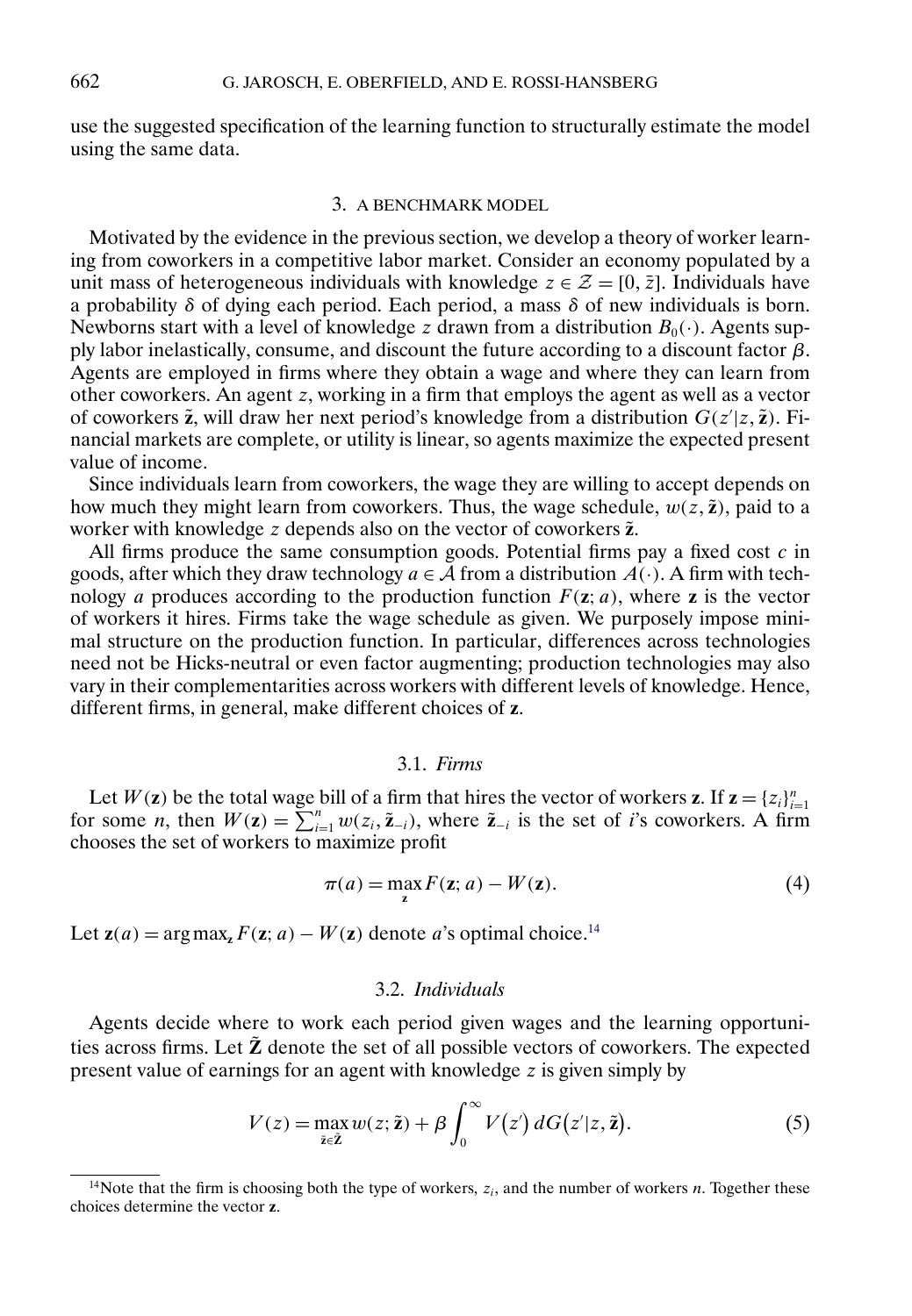<span id="page-17-0"></span>Namely, each period individuals choose where to work to maximize their wage, plus the future stream of wages given their learning opportunities in the firm. In general, equilibrium wages adjust so that workers are indifferent about working in a set of firms. The competitive labor market assumption implies that workers with a given  $z$  will obtain the same value,  $V(z)$ , independent of where they work. Hence, the present value of earnings of a worker does not depend on her current coworkers. Furthermore, since firms take the wage schedule as given, it must be the case that if a firm wants to hire a vector of workers  $(z, \tilde{z})$ , then the wage schedule must capture what it would cost to hire those workers. The wage schedule must therefore satisfy

$$
w(z; \tilde{z}) = V(z) - \beta \int_0^\infty V(z') dG(z'|z, \tilde{z}), \tag{6}
$$

for any  $z$ ,  $\tilde{z}$  chosen in equilibrium. A simple implication is that for any  $\tilde{z}$ ,  $\tilde{z}'$ ,

$$
w(z; \tilde{\mathbf{z}}) - w(z; \tilde{\mathbf{z}}') = -\beta \bigg[ \int_0^\infty V(z') \, dG(z'|z, \tilde{\mathbf{z}}) - \int_0^\infty V(z') \, dG(z'|z, \tilde{\mathbf{z}}') \bigg]. \tag{7}
$$

Namely, firms with distinct sets of employees pay different wages to identical individuals to compensate for differences in their learning. If an individual learns a lot at a firm, the firm can pay a low wage and still attract the worker. In this sense, wages incorporate compensating differentials in learning.

#### 3.3. *Labor Market Clearing and Free Entry*

Let  $B(z)$  be the fraction of workers with knowledge no greater than z. For any vector **z**, let N(**z**-z) denote the number of elements of **z** that are weakly less than z. Labor market clearing requires that for each z,

$$
B(z) = m \int_{a} N(\mathbf{z}(a), z) dA(a), \tag{8}
$$

where *m* denotes the mass of firms in the economy.

Free entry requires that

$$
\int_{a} \left[ \pi(a) - c \right] dA(a) = 0. \tag{9}
$$

#### 3.4. *The Distribution of Knowledge*

Given the choices of firms, we can define  $O(\tilde{\mathbf{z}}|z) : \tilde{\mathbf{Z}} \times \mathcal{Z} \to [0, 1]$  to be the fraction of workers with knowledge z that, in equilibrium, have a vector of coworker knowledge that is strictly dominated by the vector  $\tilde{z}$ <sup>15</sup>. Then the fraction of workers with knowledge no greater than z next period are those who are born with knowledge weakly less than z, and

 $15$ It is possible the equilibrium is such that many teams contain workers with knowledge z. In that case, it must be that multiple teams of coworkers maximize [\(5\)](#page-16-0). In the special case in which the solution to the maximization in [\(5\)](#page-16-0) is unique for each x, then  $O(\tilde{\mathbf{z}}|x)$  would be degenerate with a mass point at  $\tilde{\mathbf{z}}$  chosen by individual x,  $\tilde{\mathbf{z}}(x)$ , and so the integral in [\(10\)](#page-18-0) would be  $\int_x G(z|x, \tilde{\mathbf{z}}(x)) dB(x)$ .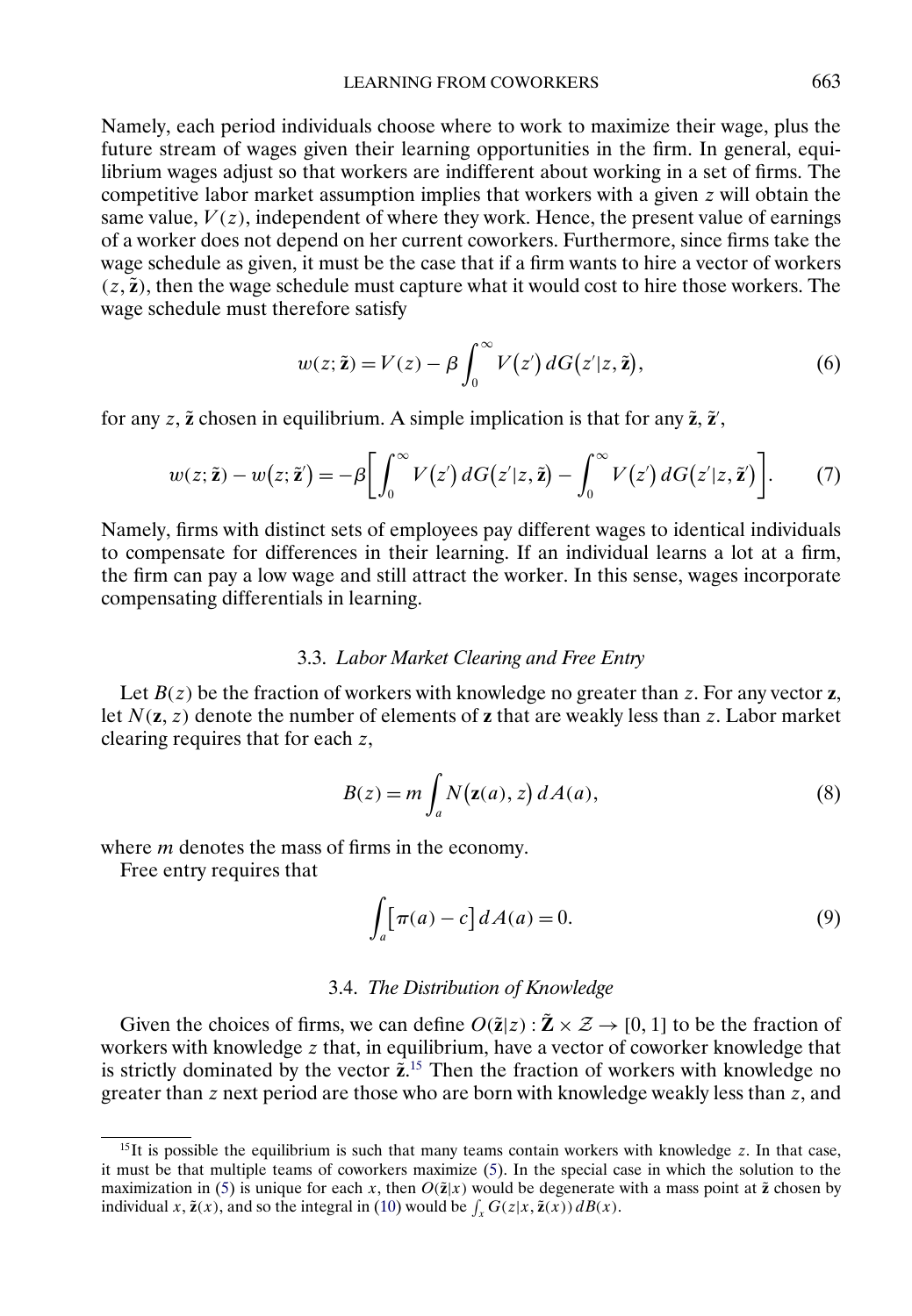<span id="page-18-0"></span>those whose interactions with coworkers leaves them with knowledge weakly less than z. Namely,

$$
B(z) = \delta B_0(z) + (1 - \delta) \int_x \int_{\tilde{z} \in \tilde{Z}} G(z | x, \tilde{z}) dO(\tilde{z} | x) dB(x).
$$
 (10)

# 3.5. *Equilibrium*

A stationary competitive equilibrium consists of a wage schedule  $w$ , a value function V, a mass of firms m, firm choices  $z(a)$  and profit  $\pi(a)$ , a coworker vector set  $\tilde{z}$ , and a distribution of worker knowledge  $B$ , such that

- 1.  $V$  and  $w$  satisfy [\(5\)](#page-16-0) and [\(6\)](#page-17-0);
- 2.  $z(a)$  and  $\pi(a)$  solve [\(4\)](#page-16-0), namely, the choice of a team of workers maximizes the profit for a firm with technology  $a$  taking the wage schedule as given;
- 3. the labor market clears for each  $\overline{z}$ , so [\(8\)](#page-17-0) is satisfied;
- 4. the free entry condition [\(9\)](#page-17-0) holds;
- 5. the law of motion for  $B$  in (10) is satisfied.

# 3.6. *Characterizing Equilibrium*

The methodology we use below in Section [4](#page-20-0) requires the value function  $V(z)$  to be strictly increasing. Here we provide one set of conditions that are sufficient to give rise to this property. In particular, we impose some structure on the functions  $F$  and  $G$ . We state these properties in three assumptions. Throughout, when we compare two ordered vectors of the same length,  $z_1 < z_2$  means that each element of  $z_2$  is weakly greater than the corresponding element in **z**1, and at least one element is strictly greater.

ASSUMPTION 1:  $F(\mathbf{z}, a)$  *is strictly increasing in each element of*  $\mathbf{z}: \mathbf{z}_1 < \mathbf{z}_2$  *implies*  $F(z_1, a) < F(z_2, a).$ 

ASSUMPTION 2: G is strictly decreasing in z and  $\tilde{\mathbf{z}}$ :  $\tilde{\mathbf{z}}_1 < \tilde{\mathbf{z}}_2$  implies that  $G(z'|z, \tilde{\mathbf{z}}_1)$  >  $G(z'|z, \tilde{z}_2)$  for any z, z', and  $z_1 < z_2$  implies that  $G(z'|z_1, \tilde{z}) > G(z'|z_2, \tilde{z})$  for any  $\tilde{z}, z'$ .

ASSUMPTION 3: *There is free disposal of knowledge*.

The first assumption implies that more knowledgeable individuals always have an absolute advantage in production. The second assumption is that if two individuals have the same coworkers, the one with more knowledge this period will have stochastically more knowledge next period. It also says that if two individuals have the same knowledge, the one with more knowledgeable coworkers will have stochastically more knowledge next period.

These assumptions are sufficient to deliver the following results:

LEMMA 1: Suppose there is a firm with productivity a such that  $(z_1, \tilde{z}) = z(a)$ . Then for *each*  $z_2 > z_1$ *, it must be that*  $w(z_2, \tilde{z}) > w(z_1, \tilde{z})$ *.* 

**PROOF:** First, free disposal of knowledge ensures that  $V$  is weakly increasing. Second, the fact that G is decreasing in z implies that  $w(z, \tilde{z})$  is weakly decreasing in  $\tilde{z}$ . Finally, toward a contradiction, suppose there was a  $z_2 > z_1$  such that  $w(z_2, \tilde{z}) \leq w(z_1, \tilde{z})$ . Then the firm should hire  $z_2$  instead of  $z_1$ . It would strictly increase output, it could pay that worker a weakly lower wage, and it could weakly lower the wage of all other workers. *Q.E.D.*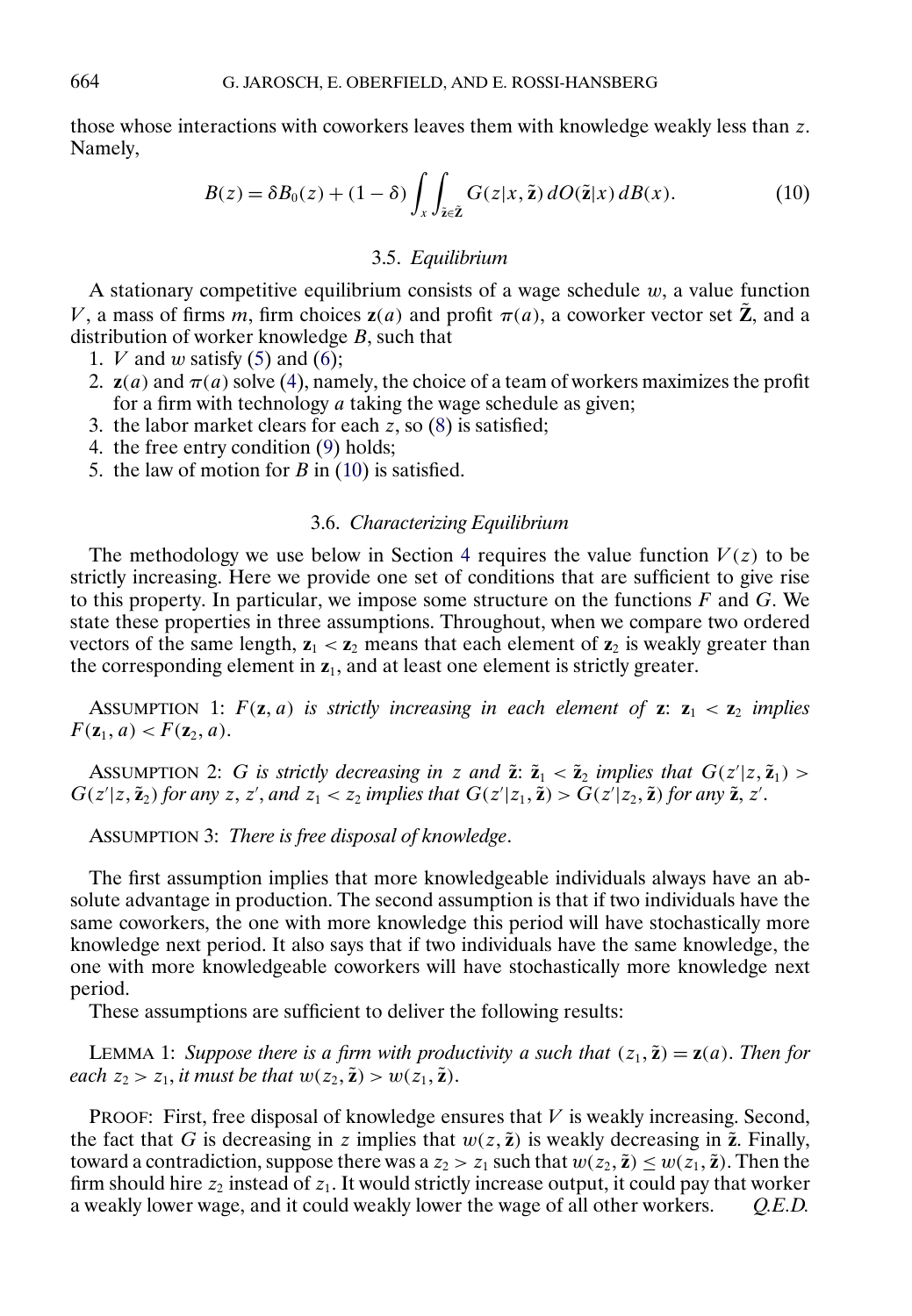PROPOSITION 1:  $V(z)$  *is strictly increasing in z.* 

PROOF: For any wage schedule, the operator

$$
\mathcal{T}V(z) = \max_{\tilde{\mathbf{z}} \in \tilde{\mathbf{Z}}} w(z, \tilde{\mathbf{z}}) + \beta \int_0^\infty V(z') dG(z'|z, \tilde{\mathbf{z}})
$$

is a contraction because it satisfies Blackwell's sufficient conditions. To show that the  $V$ is strictly increasing, it is sufficient to show that if V is weakly increasing,  $TV$  is strictly increasing. To see this, consider  $z_1 < z_2$ . Market clearing ensures that there is a firm that hires  $z_1$ , and let  $\tilde{z}_1$  be the coworkers of  $z_1$  in at least one such firm. Then this, along with Lemma [1,](#page-18-0) implies

$$
\mathcal{TV}(z_1) = w(z_1, \tilde{\mathbf{z}}_1) + \beta \int_0^\infty V(z') dG(z' | z_1, \tilde{\mathbf{z}}_1)
$$
  

$$
< w(z_2, \tilde{\mathbf{z}}_1) + \beta \int_0^\infty V(z') dG(z' | z_1, \tilde{\mathbf{z}}_1)
$$
  

$$
\leq w(z_2, \tilde{\mathbf{z}}_1) + \beta \int_0^\infty V(z') dG(z' | z_2, \tilde{\mathbf{z}}_1)
$$
  

$$
\leq \max_{\tilde{\mathbf{z}} \in \tilde{\mathbf{Z}}} w(z_2, \tilde{\mathbf{z}}) + \beta \int_0^\infty V(z') dG(z' | z_2, \tilde{\mathbf{z}})
$$
  

$$
= \mathcal{TV}(z_2),
$$

where the first inequality follows from Lemma [1](#page-18-0) and the second inequality from the assumption that  $G(\cdot|z, \tilde{z})$  is decreasing in z and the presumption that V is weakly increasing. *Q.E.D.*

PROPOSITION 2:  $\tilde{\mathbf{z}}_1 < \tilde{\mathbf{z}}_2$  *implies that*  $w(z, \tilde{\mathbf{z}}_1) > w(z, \tilde{\mathbf{z}}_2)$ *.* 

**PROOF:** This follows directly from the assumption that  $G$  is decreasing in z, Proposition 1, and [\(7\)](#page-17-0). *Q.E.D.*

PROPOSITION 3: *Within a team*, *a worker that earns a higher wage has more knowledge*.

PROOF: Consider two workers in the same team, with respective knowledge  $z_1 < z_2$ . Let  $\tilde{z}$  denote the vector of the rest of their coworkers. Then we have that

$$
w(z_1,(z_2,\tilde{\textbf{z}})) < w(z_2,(z_2,\tilde{\textbf{z}})) < w(z_2,(z_1,\tilde{\textbf{z}})),
$$

where the first inequality follows from Lemma [1](#page-18-0) and the second inequality follows from Proposition 2. *Q.E.D.*

Finally, we show how a worker's wage is related to her marginal product. Firms choose a vector of workers **z** to maximize profits. Hence, they solve

$$
\pi(a) = \max_{n, \{z_i\}_{i=1}^n} F(\mathbf{z}; a) - \sum_{j=1}^n w(z_j, \tilde{\mathbf{z}}_{-j}).
$$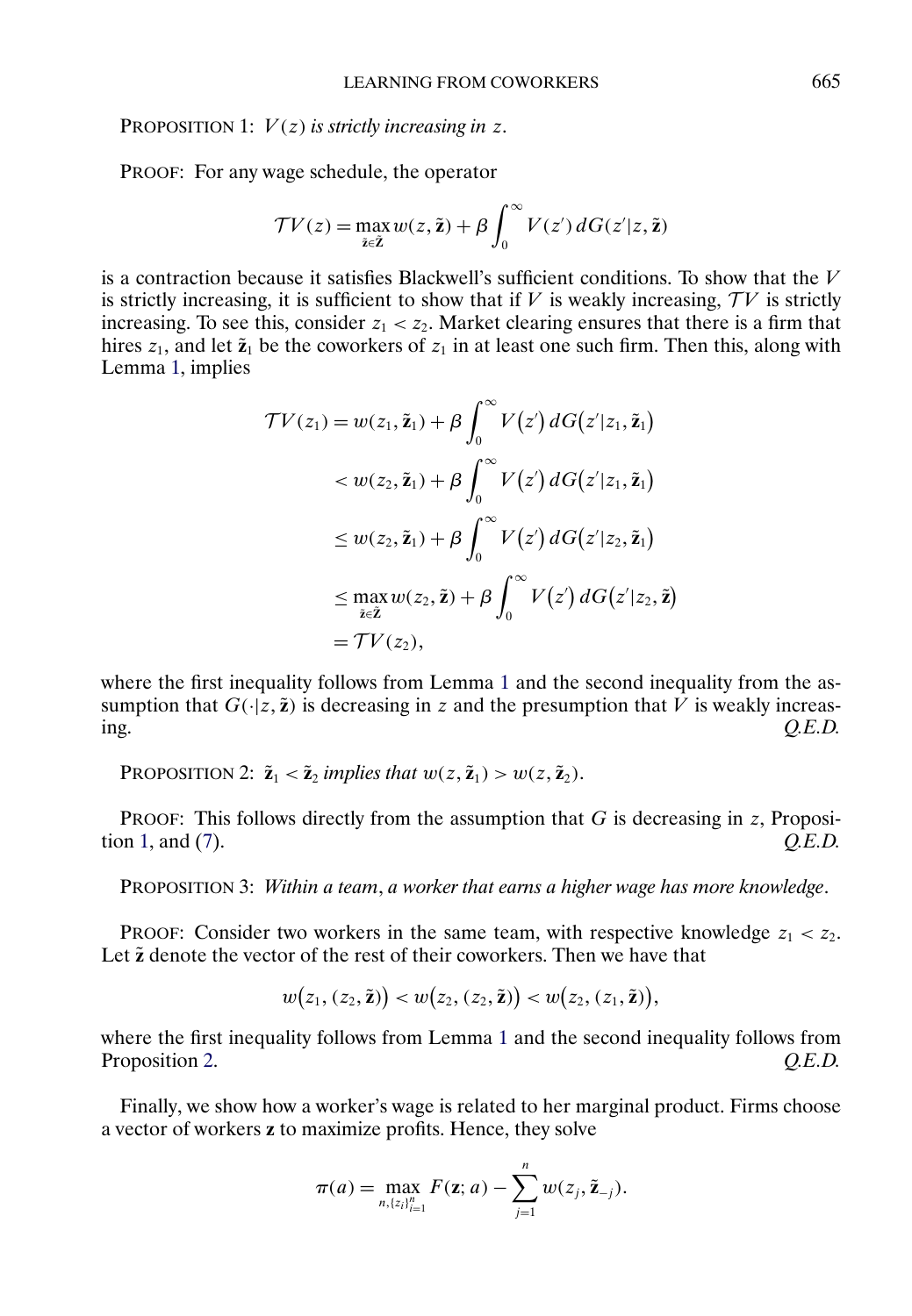Optimality implies

$$
\frac{\partial}{\partial z_i} F(\mathbf{z}; a) - \sum_{j \neq i} \frac{\partial w(z_j, \tilde{\mathbf{z}}_{-j})}{\partial z_i} = \frac{\partial w(z_i, \tilde{\mathbf{z}}_{-i})}{\partial z_i}.
$$

The marginal cost to a firm of having its *i*th worker have a bit more knowledge is  $\frac{\partial w(z_i, \tilde{z}_{-i})}{\partial z_i}$ . The marginal benefit equals the sum of its marginal product and the change in wages the firm must pay its other workers.

Since  $(6)$  must hold for any  $\tilde{z}$ , we can differentiate with respect to coworker *i*'s knowledge to get

$$
\frac{\partial w(z_j, \tilde{\mathbf{z}}_{-j})}{\partial z_i} = -\beta \frac{dE[V(z')|z_j, \tilde{\mathbf{z}}_{-j}]}{dz_i}.
$$

We can thus write the optimal condition for the firm as

$$
\frac{\partial w(z_i, \tilde{\mathbf{z}}_{-i})}{\partial z_i} = \frac{\partial}{\partial z_i} F(\mathbf{z}; a) + \beta \sum_{j \neq i} \frac{d}{dz_i} E[V(z') | z_j, \tilde{\mathbf{z}}_{-j}].
$$

Hence, the marginal value of a worker's knowledge to the firm reflects both the marginal product of the knowledge and the marginal increase in coworkers' learning.

Our theory of learning in a competitive labor market provides a decomposition of the wage of a worker into two components, the competitive value they obtain in the market as a function of their knowledge and a compensating differential for learning. Hence, conditional on the team, a worker's wage is increasing in her knowledge. Furthermore, otherwise identical workers in teams with more knowledgeable coworkers earn less, since they learn more and so can expect larger future increases in wages. In the next section, we use the structure of the model to identify individual worker knowledge using data on wages and team composition which, in turn, allows for the estimation of the learning function,  $G(z'|z, \tilde{z})$ .

#### 4. STRUCTURAL ESTIMATION

We now turn to a structural estimation of the amount of learning within teams using the theory we developed in the previous section. One of the key problems interpreting the results in Section [2](#page-5-0) is there is no one-to-one mapping between wages and knowledge. In order to go beyond reduced-form relationships between the distribution of wages and wage growth and determine the implications of our findings for learning, we need a theory that allows us to map one into the other. We use the theory developed in Section [3](#page-16-0) to do so. Our main objective is to estimate the "learning function"  $G(.)$ . Below, we describe a strategy to recover  $G(\cdot)$  from panel data that include teams' wages, and implement our strategy using the German data.

Heuristically, our method exploits two dimensions of the data. First, it uses the withinteam distribution of wages observed in repeated cross-sections to back out the worker types z which are consistent with a particular  $G(.)$ . The distribution of wages among team members at a point in time, together with a given learning function  $G(\cdot)$ , allows us to infer compensating differentials for learning and, therefore, the level of knowledge of those team members. Second, it uses the intertemporal dimension of the resulting panel of worker types to estimate  $G(\cdot)$ . That is, the distribution of  $z_i$ , given  $z_i$  and  $z_{-i}$ , identifies the learning function  $G(\cdot)$ .

<span id="page-20-0"></span>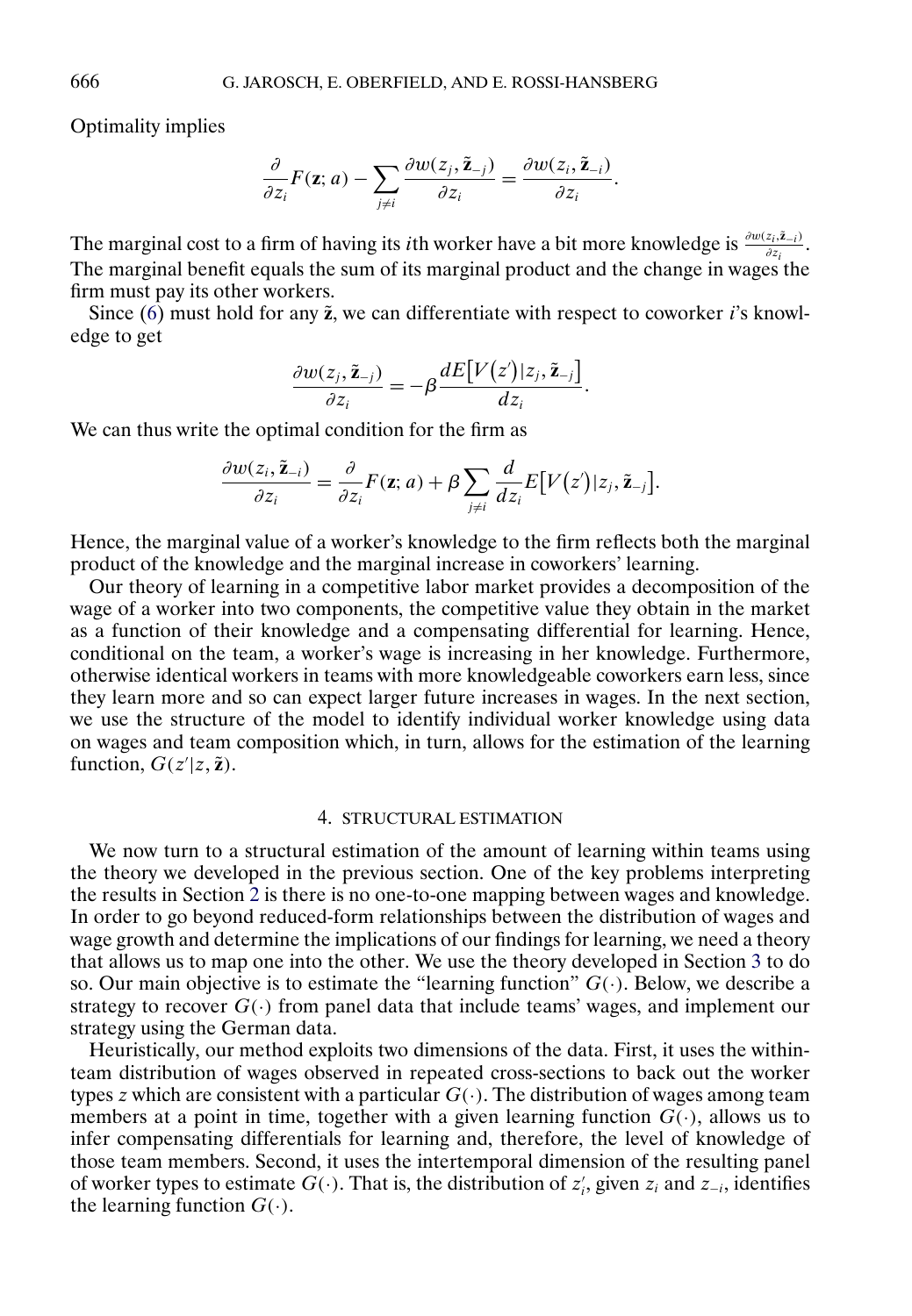# 4.1. *Identifying Learning Parameters*

<span id="page-21-0"></span>Our identification strategy requires a panel of at least two years of matched employeremployee data that include wages. We rely only on the worker's Bellman equation,

$$
V(z) = w(z, \tilde{z}) + \beta E[V(z')|z, \tilde{z}], \qquad (11)
$$

which is the result of the worker's maximization. Equation (11) depends on the assumptions of stationarity, perpetual youth, competitive labor markets, and complete financial markets (or linear utility).<sup>16</sup> However, we do not need to place any assumptions on the set of firms that are active, or features of the technologies that firms use beyond those which guarantee that  $V(z)$  is increasing (e.g., Assumptions [1](#page-18-0) to [3\)](#page-18-0). The set of technologies and firms in the economy determine the set of teams we observe in equilibrium, but our strategy simply uses the set of observed teams.

We first note that  $z$  does not have a natural cardinality. We are therefore free to choose a convenient one: If  $V(z)$  is the value function in the current equilibrium, we choose a cardinality of z so that  $V(z) = z$ . Then, (11) becomes

$$
z = w(z, \tilde{z}) + \beta E[z'|z, \tilde{z}]
$$
  
=  $w(z, \tilde{z}) + \beta \int_0^\infty z' dG(z'|z, \tilde{z})$ 

or

$$
z_i = w_i + \beta E[z'_i|z_i, \tilde{z}_{-i}]
$$
  
=  $w_i + \beta \int_0^\infty z'_i dG(z'_i|z_i, \tilde{z}_{-i}).$  (12)

Our strategy hinges on the following two observations. First, if we know, for each worker *i*,  $z'_i$ ,  $z_i$ , and  $\tilde{z}_{-i}$ , we can directly identify G. Conversely, if we know G, we can invert (12) and solve for  $z_i$  as a function of a worker's wage and the wages of her coworkers; for a team of size n,  $(12)$  for each of the n team members delivers a system of n equations in *n* unknowns ( $z_i$  for each team member). Together, these equations provide several moment conditions that can be used to identify G using GMM.

Operationally, we choose a functional form for  $G(z'|z, \tilde{z}; \theta)$ , with parameters  $\theta$ , and we calibrate  $\beta$  externally. Starting from period t, we can decompose next period's knowledge, z , into expected and unexpected components. Namely,

$$
z_i' = \mathcal{E}(z_i, \tilde{\mathbf{z}}_{-i}) + \varepsilon_i, \tag{13}
$$

where  $\mathcal{E}(z_i, \tilde{z}_{-i})$  is the conditional expectation and  $\varepsilon_i$  is the expectational error. We then use the moment conditions built from  $E[\varepsilon_i|z_i, \tilde{\mathbf{z}}_{-i}] = 0$ . Below, we specialize to the case where  $\mathcal{E}(z_i, \tilde{\mathbf{z}}_{-i}) = E[z'_i|z_i, \tilde{\mathbf{z}}_{-i}]$  is a linear combination of several moments  $\{m_k(z_i, \tilde{\mathbf{z}}_{-i})\}_{k=1}^K$ , so that  $\mathcal{E}(z_i, \tilde{\mathbf{z}}_{-i}) = \sum_{k=1}^K \theta_k m_k(z_i, \tilde{\mathbf{z}}_{-i})$ . In such a case, we would have K parameters  $\{\theta_k\}$ and K natural moment conditions

$$
E[m_k(z_i, \tilde{z}_{-i})\varepsilon_i] = 0, \quad k = 1, \dots, K. \tag{14}
$$

<sup>&</sup>lt;sup>16</sup>Our approach allows for a number of generalizations. For example, if markets are so incomplete that agents cannot save or borrow, we can simply replace the current return in (11) with a known increasing and concave function of the wage.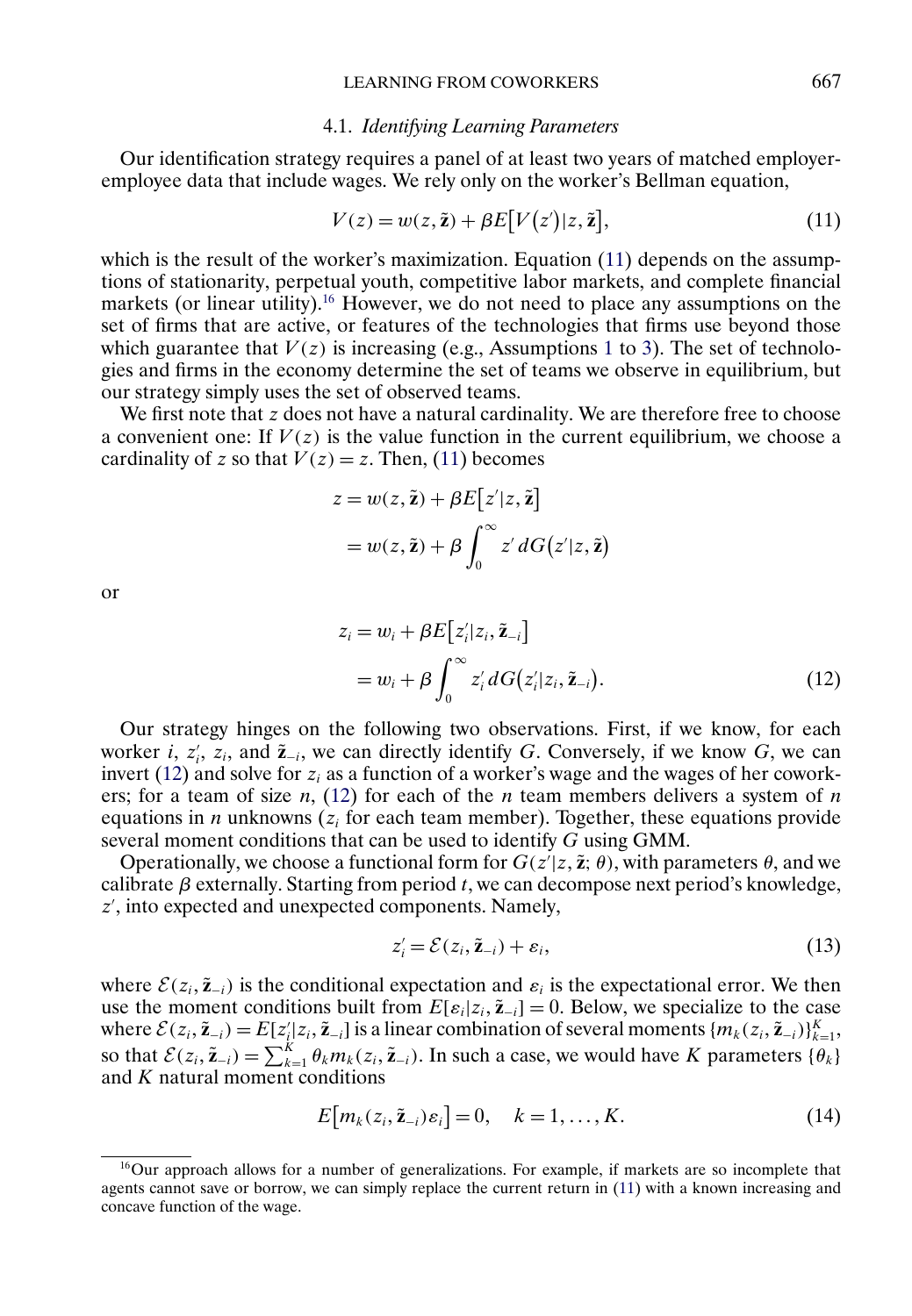<span id="page-22-0"></span>Formally, if a team has *n* workers, then given  $\theta$  and  $w$ , [\(12\)](#page-21-0) provides *n* equations for the *n* unknowns of  $\{z_i\}$ . Therefore, given the wages  $w_t$  and a vector of team assignments  $r_t$ , we can construct  $Z(w_t, r_t, \theta)$  to be the  $I \times 1$  vector of all workers' knowledge at t, where I is the number of individuals in the data. Given this, we can construct  $M(w_t, r_t, \theta)$  to be the *I* × *K* matrix of moments so that the *i*, *k* entry of  $M(w_t, r_t, \theta)$  is  $m_k(z_i, \tilde{z}_{-i})$ , where  $z_i$ ,  $\tilde{z}_{-i}$  are the knowledge of i and her coworkers implied by the wages,  $w_t$ , the assignment  $r_t$ , and parameters  $\theta$ . Then the k moments conditions [\(14\)](#page-21-0) can be stacked as

$$
E[M(w_t, r_t, \theta)^T (Z(w_{t+1}, r_{t+1}, \theta) - M(w_t, r_t, \theta)\theta)] = 0.
$$
 (15)

We solve for  $\theta$  using an iterative two-step procedure that exploits the panel structure of our data along with the intertemporal restrictions inherent in the learning function [\(13\)](#page-21-0).

- 1. We first guess parameters  $\theta^{\text{guess}}$ .
- 2. Given this guess, we can back out the types  $z$  in a team solely from information on wages.<sup>17</sup> In other words, we invert  $(12)$  to solve for all workers' knowledge,  $Z(w_t, r_t, \theta^{\text{guess}})$ . We do this by finding a fixed point **z** of the operator

$$
T(\mathbf{z}) = \left\{ w_i + \beta \int z' dG(z'|z_i, \tilde{\mathbf{z}}_{-i}; \theta^{\text{guess}}) \right\}_i.
$$

We can then use the wages at time  $t + 1$  to solve for all workers knowledge at  $t + 1$ ,  $Z(w_{t+1}, r_{t+1}, \theta^{\text{guess}})$ . With this, we have the implied values of  $z_i$ ,  $\tilde{z}_{-i}$ , and  $z'_i$  for each worker.

3. We then use these knowledge levels to estimate  $\theta$  using a linear regression

$$
z_{it+1} = \sum_{k=1}^K \theta_k m_k(z_{it}, \tilde{\mathbf{z}}_{-it}) + \varepsilon_{it}.
$$

4. If our estimated  $\hat{\theta} = \theta^{\text{guess}}$ , then we have found a fixed point. This fixed point is a solution to (15). If not, we use  $\hat{\theta}$  to update our guess and go back to step 1.

A proof of identification then amounts to guaranteeing that this procedure has a unique fixed point. While we currently do not have such a proof, this method has always uncovered the true parameter values in Monte Carlo simulations and has always converged when implemented on the matched German data.

# 4.2. *Results*

Guided by our reduced-form findings, we focus on the following parametric form for the conditional expectation, that implicitly determines  $G(\cdot)$ :

$$
E[z'_i|z_i, \tilde{\mathbf{z}}_{-i}] = \int_0^\infty z'_i dG(z'_i|z_i, \tilde{\mathbf{z}}_{-i}; \theta) = \frac{1}{n-1} \sum_{j \neq i} z_i \Theta\left(\frac{z_j}{z_i}\right),\tag{16}
$$

where *n* is the worker's team size and  $\Theta(\cdot)$  is a weakly increasing function. Below, we let  $\Theta(\cdot)$  be piecewise linear. We focus on the expected value because this is the only feature of the function G needed to invert the Bellman equation and recover the workers'

<sup>17</sup>As discussed in the theory section above, the vector of types **z** is the solution to the firm problem in [\(4\)](#page-16-0). Here, we simply use the composition of teams observed in the data.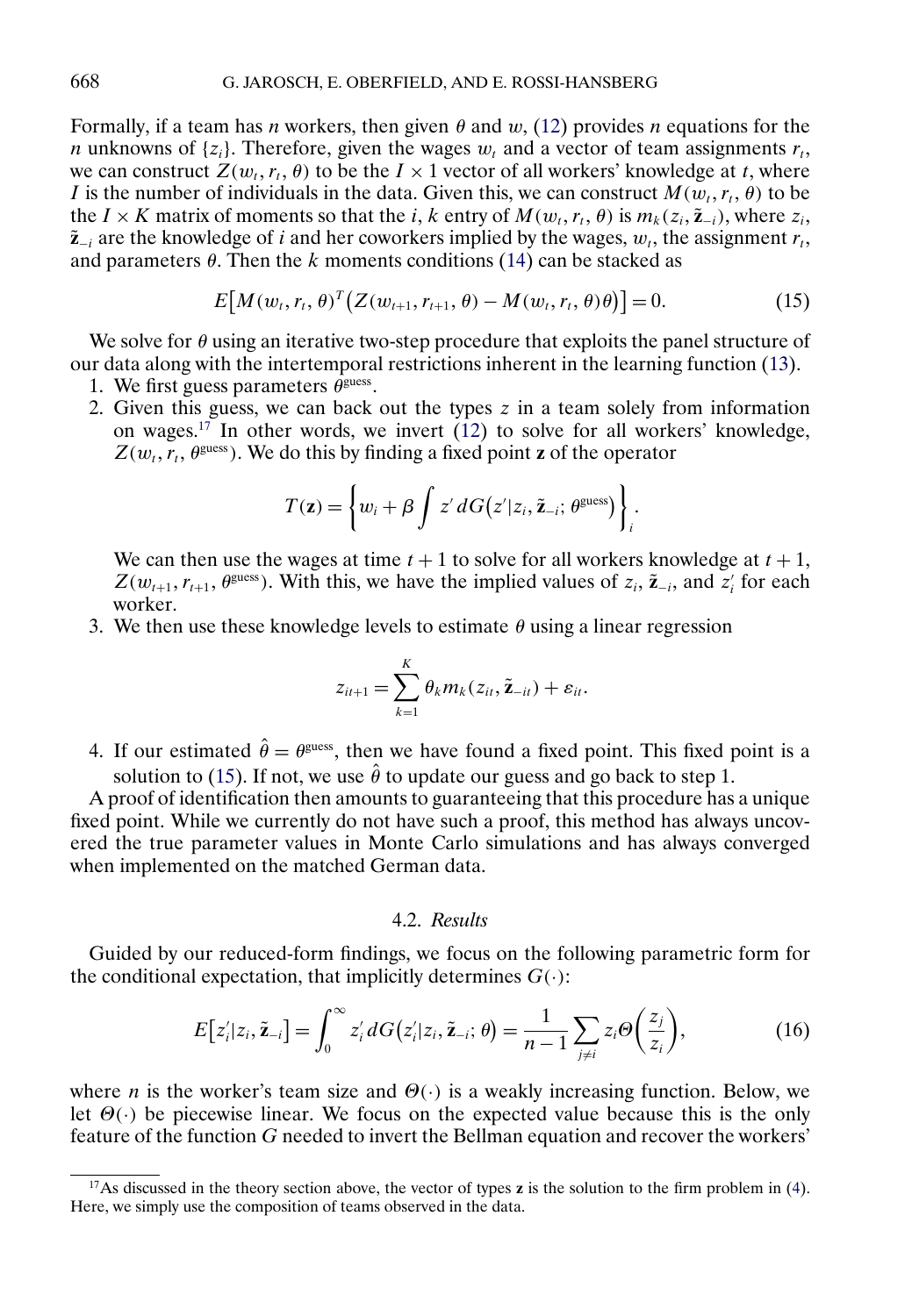<span id="page-23-0"></span>knowledge. This functional form could be motivated by a variant of the model in [Lucas](#page-30-0) [\(2009\)](#page-30-0) in which a worker is equally likely to attain knowledge from any coworker, and the function  $\Theta$  describes how the worker's learning depends on the gap between the worker and the coworker. In contrast to [Lucas](#page-30-0) [\(2009\)](#page-30-0), however, here agents only learn from coworkers, not from the whole population.

We begin by studying the parametric learning function

$$
\Theta(x) = \begin{cases} 1 + \theta^0 + \theta^+(x - 1), & x \ge 1, \\ 1 + \theta^0 + \theta^-(x - 1), & x < 1, \end{cases}
$$

or

$$
E[z'_{i} - z_{i}|z_{i}, \tilde{z}_{-i}] = \theta^{0} z_{i} + \frac{1}{n-1} \left\{ \theta^{-} \sum_{z_{j} < z_{i}} (z_{j} - z_{i}) + \theta^{+} \sum_{z_{j} \geq z_{i}} (z_{j} - z_{i}) \right\}.
$$
 (17)

This learning function allows for asymmetric learning from types  $z_i$  for a worker  $z_i$  depending on whether  $z_i > z_i$  or vice versa. It also allows for a constant time trend in skill growth,  $\theta^0$ . It is also scale-invariant (apart from the constant) since we divide the second term by  $n - 1$ .

In updating our guess for  $\theta = {\theta^+, \theta^-, \theta^0}$ , we make use of the linear structure of the learning function and regress  $z_i' - z_i$  on  $z_i$ ,  $\frac{1}{n-1} \sum_{z_j < z_i} (z_j - z_i)$ , and  $\frac{1}{n-1} \sum_{z_j > z_i} (z_j - z_i)$ . Note that all the information used in this regression is constructed purely from the crosssectional dimension of the data in the first step.

For this baseline learning function, we report our parameter estimates along with the associated standard errors in Table VIII.<sup>18</sup> Choosing the expected present value of earnings as the cardinality of z allows for a natural interpretation of these estimates. In particular, the point estimates suggest that raising the average expected present value of earnings of a worker's more-highly-paid coworkers by 100 euros raises that worker's expected present value of earnings over the next year by 7 to 9 euros times the share of more-highly-paid workers. In turn, doing so for the coworkers that are less well paid only

|                     | Team Definition     |                     |
|---------------------|---------------------|---------------------|
|                     | 1                   | 2                   |
| $\theta^+$          | 0.0673<br>(0.0004)  | 0.0882<br>(0.0006)  |
| $\theta^-$          | 0.0111<br>(0.0003)  | 0.0370<br>(0.0004)  |
| $\theta^0$          | 0.0039<br>(0.00004) | 0.0060<br>(0.00003) |
| <b>Observations</b> | 4,763,089           | 4,590,120           |

TABLE VIII

PARAMETRIC ESTIMATION RESULTS FOR THE LEARNING FUNCTION  $(17)^a$ 

aGMM standard errors in parentheses.

<sup>&</sup>lt;sup>18</sup>The only other parameter we need to choose is  $\beta$ , which we set to 0.95 (annual) here. Our results are not particularly sensitive to this choice.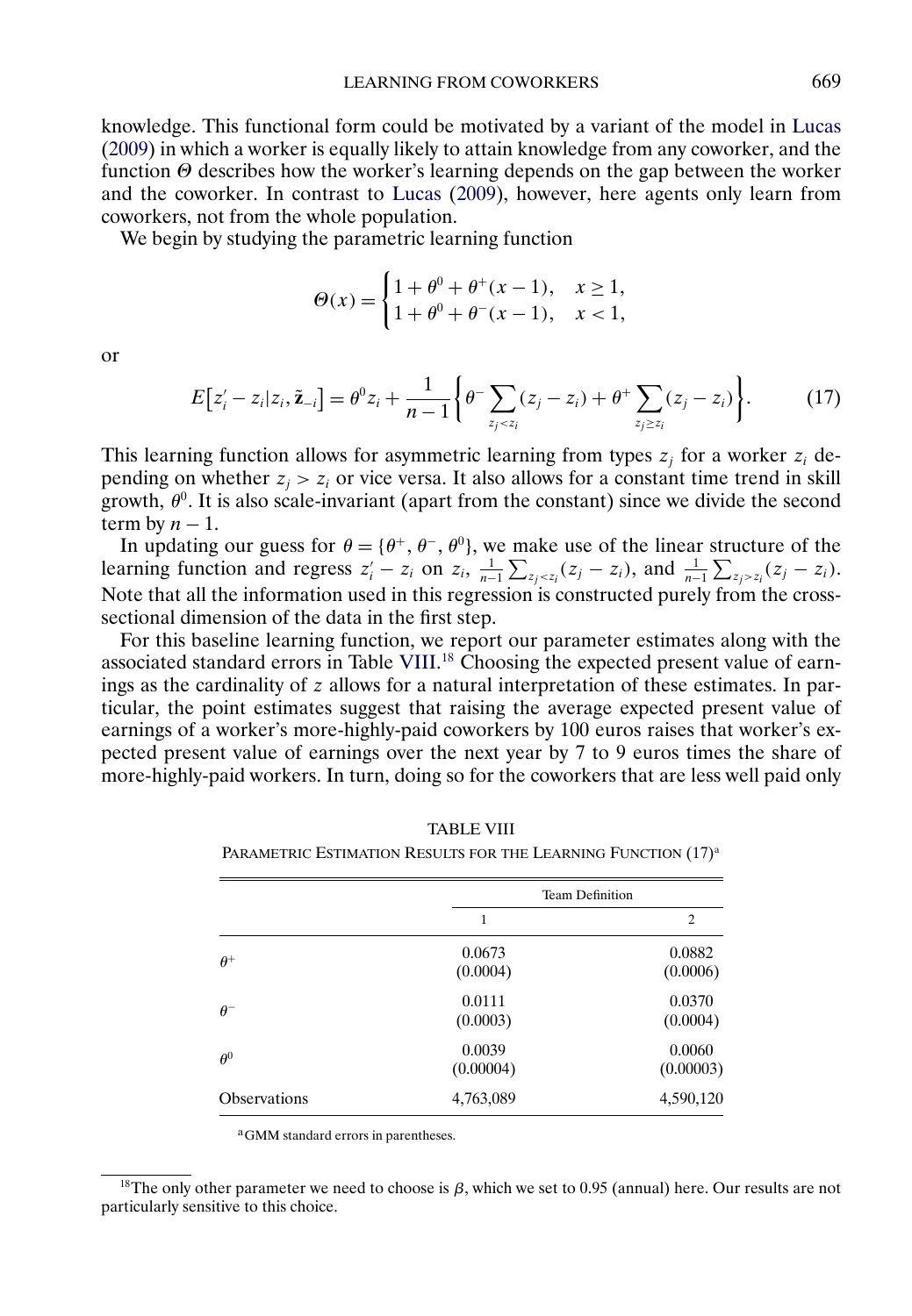<span id="page-24-0"></span>increases expected present value of earnings by 1 to 4 euros times the share of less-wellpaid workers. This implies that learning is not very sensitive to the knowledge of lesswell-paid coworkers. Furthermore, since both  $\theta^+$  and  $\theta^-$  are positive, the results imply that learning for individuals at the bottom of the distribution of knowledge in a team is large relative to learning for individuals at the top of the distribution, and since  $\theta^+ > \theta^-$ , those at the bottom are more sensitive to the knowledge of their coworkers. Naturally, we find somewhat larger effects for the narrower team definition.<sup>19</sup> Clearly, these point estimates are very much consistent with the reduced-form patterns discussed in the previous section.

Finally, while  $\theta^0$  is precisely estimated and strictly positive, it is very small for both team definitions. One reason for why we find essentially no trend growth in wages beyond what arises from learning is that the average real wage growth during the period covered in our data set was very limited, as discussed in Appendix B.

Before we turn to richer specification, we briefly verify that the vector  $\{z\}_t$  we construct indeed picks up the expected present value of income. To this end, we select workers that are in one of the teams we observe in 1999 and then are employed full-time in each of the following years until the end of our sample in 2010. We construct their realized present value of income using a 5% discount rate and assuming that their final wage in 2010 extends forever into the future. We then regress the realized present value of income on a constant and the  $z_{i,1999}$  constructed in the course of estimating  $\theta$ . The resulting regression coefficient is 1.05, which is reassuring.

*A More Flexible Learning Function.* The next step is to generalize the specification of G to allow for additional flexibility in order to capture potential nonlinearities in coworker learning. Hence, we specify the learning function to be defined by  $\Theta(1) = \theta^0$  and

$$
\Theta'(x) = \begin{cases} \theta^{++}, & x \ge 1+b, \\ \theta^+, & 1 \le x < 1+b, \\ \theta^-, & x < 1. \end{cases}
$$

 $\Theta$  is a continuous and piecewise linear function with kinks at  $x = 1$  and  $x = 1 + b$ , and corresponds to the conditional expectation

$$
E[z'_{i} - z_{i}|z_{i}, \tilde{z}_{-i}] = \theta^{0} z_{i} + \frac{1}{n-1} \Biggl\{ \sum_{z_{j} < z_{i}} \theta^{-}(z_{j} - z_{i}) + \sum_{z_{j} > z_{i}} \Biggl[ \theta^{+}(z_{j} - z_{i}) + \mathbf{1}_{z_{j} > (1+b)z_{i}} \Biggl( \theta^{++} - \theta^{+} \Biggr) (z_{j} - z_{i} - bz_{i}) \Biggr] \Biggr\}, \quad (18)
$$

where **1** denotes the indicator function. This piecewise linear function incorporates additional flexibility yet still allows us to linearly project  $z' - z$  on the right-hand side to update the four parameters of the learning function  $\{\theta^0, \theta^-, \theta^+, \theta^{++}\}$ .<sup>20</sup> When implementing this learning function, we set  $b = 10\%$ .

<sup>&</sup>lt;sup>19</sup>One important observation across all specifications we have worked with is that  $\theta^0$  is substantially larger for Team Definition 2.

 $^{20}$ In light of our previous findings and due to computational limitations, we have thus far restricted the learning function to take a single parameter for the group  $z_i < z_i$ . This restriction could, in principle, be relaxed.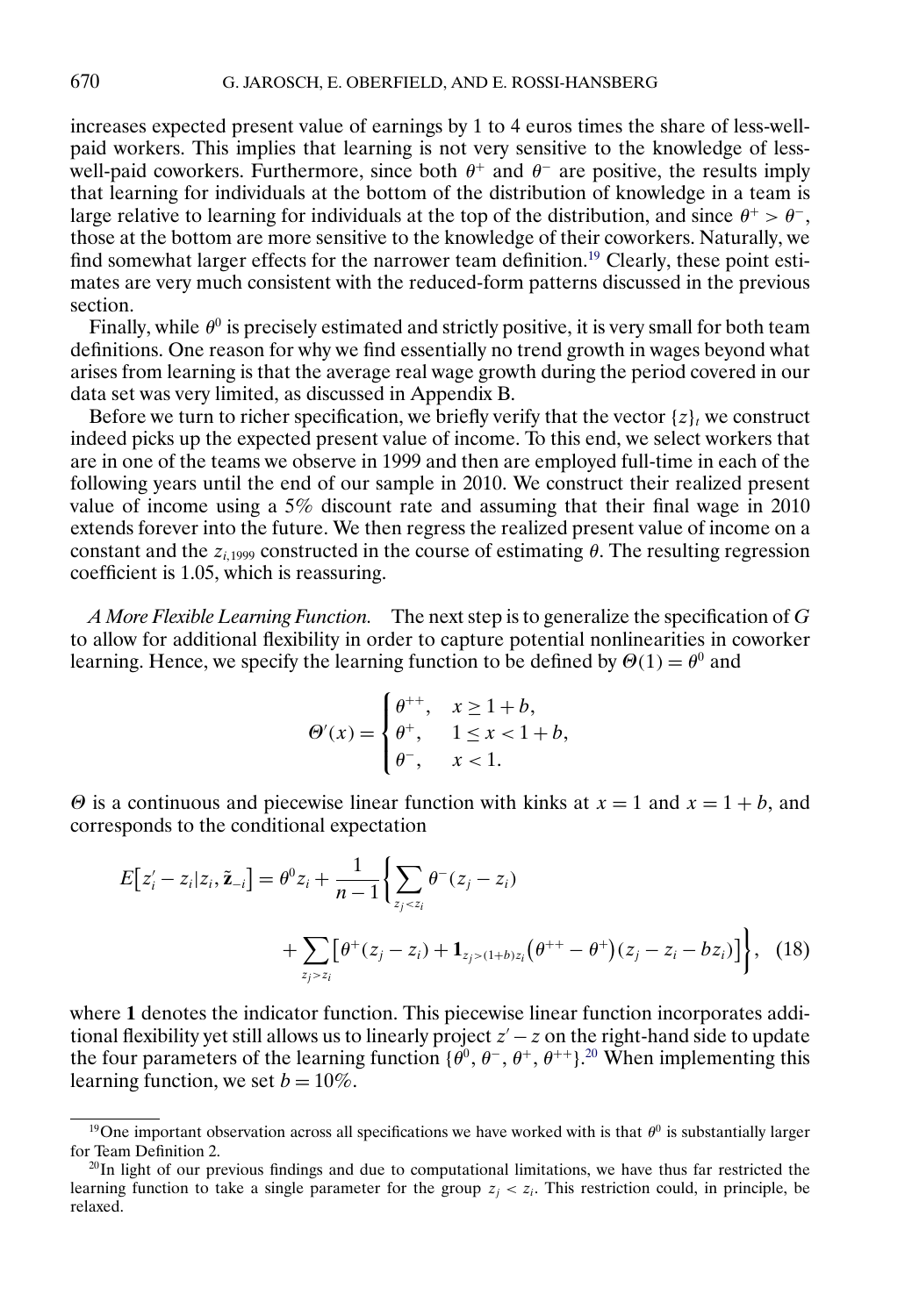|                     | <b>Team Definition</b> |                     |
|---------------------|------------------------|---------------------|
|                     | 1                      | $\overline{c}$      |
| $\theta^+$          | 0.0844<br>(0.0011)     | 0.1091<br>(0.0009)  |
| $\theta^{++}$       | 0.0668<br>(0.0004)     | 0.0853<br>(0.0006)  |
| $\theta^-$          | 0.0102<br>(0.0003)     | 0.0346<br>(0.0004)  |
| $\theta^0$          | 0.0038<br>(0.00004)    | 0.0058<br>(0.00003) |
| <b>Observations</b> | 4,763,089              | 4,590,120           |

| <b>TABLE IX</b>                                       |  |
|-------------------------------------------------------|--|
| ESTIMATES FOR THE LEARNING FUNCTION (18) <sup>a</sup> |  |

aGMM standard errors in parentheses.

The results are reported in Table IX. Our estimates for  $\theta^0$  and  $\theta^-$  are hardly changed by the modification of the learning function for either team definition. That is, as before, changing the knowledge of those team members with lower type affects an individual's expected learning little in comparison with those team members with more knowledge. Likewise, the estimated trend growth remains minimal. Our results indicate that  $\theta^+$  >  $\theta^{++}$ , so the marginal returns (in terms of knowledge growth) to improving the knowledge of those above in the wage distribution appear to be somewhat larger for those in closer proximity in the distribution of knowledge. Just like in Table [VIII,](#page-23-0) we find that the effects are stronger for the narrower team definition. Workers appear to benefit more from those coworkers that work in the same occupation. Similarly, improving those below in the skill distribution has far larger positive effects when they also work in the same occupation.

We conclude this subsection with three short exercises which cast light on the quantitative importance of coworker learning and its interplay with how teams are formed. We run all three exercises in the context of both the basic learning function [\(17\)](#page-23-0) and the piecewise linear learning function in [\(18\)](#page-24-0) for both team definitions.

#### 4.2.1. *Investment in Knowledge*

An individual receives compensation in two ways: with wages and with knowledge. We can use our estimated framework to gauge the quantitative importance of coworker learning in the economy by comparing the value of knowledge flows to the value of wage payments. Specifically, we compute the value of the annual flow of knowledge,  $\beta(z_i - z)$ , where next period's knowledge  $z_i$  is given by equation [\(13\)](#page-21-0), and compute its simple pooled average across all individuals and years in our sample. We then subtract the pure trend component  $\beta \theta^0 z$  from this and contrast it with the pooled average of wages.

We present the results for both team definitions and both learning functions in Table [X.](#page-26-0) Coworker knowledge flows account for roughly 4–9% of the average flow value workers receive, with the remainder given by the wage. This is the total value of knowledge flows each worker receives *relative to the knowledge flows she would attain from working on a team of identical workers*. In other words, agents invest on average 4–9% of their total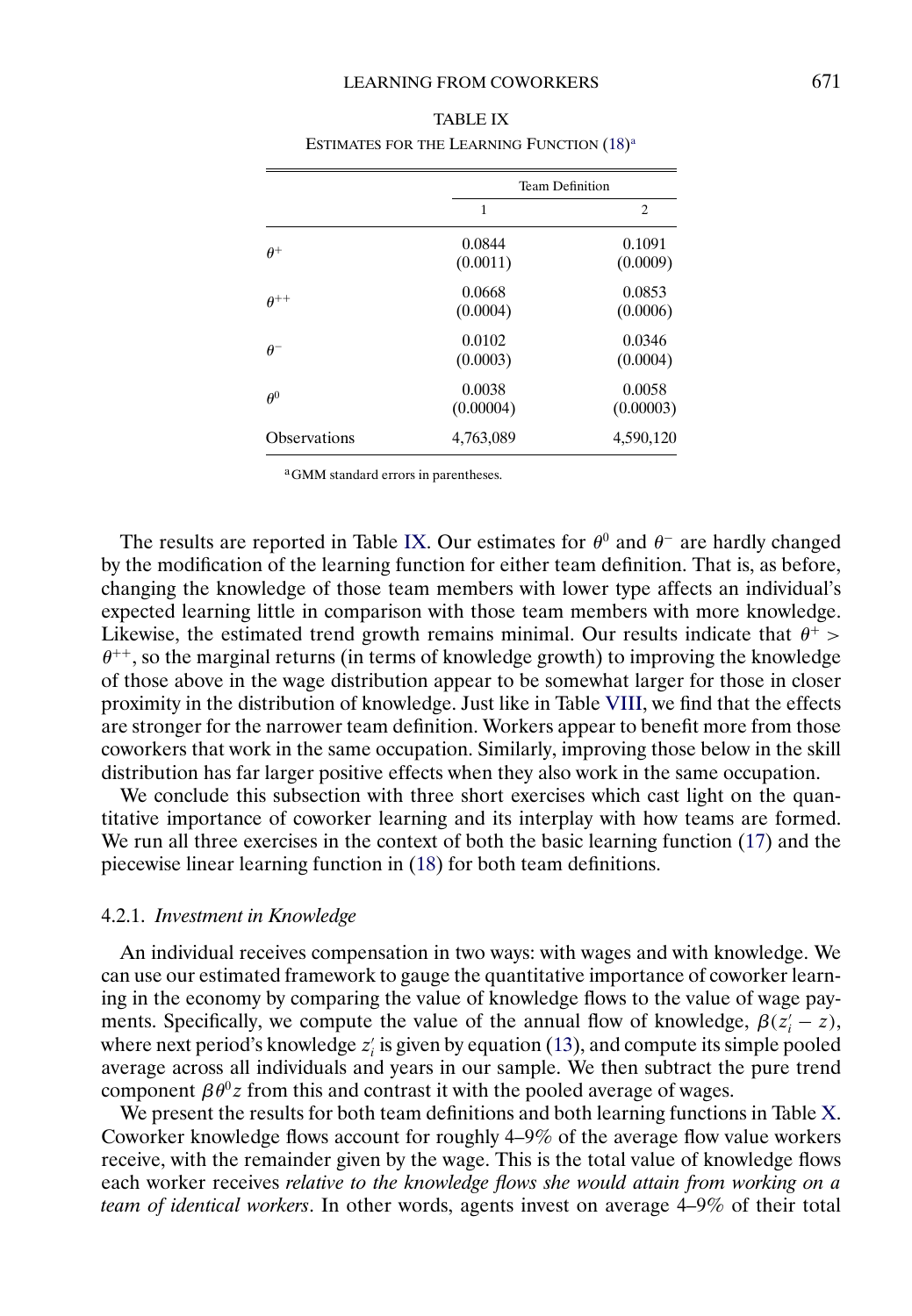|                           | <b>Team Definition</b> |          |
|---------------------------|------------------------|----------|
| Learning Function         |                        |          |
| <b>Basic Learning</b>     | $8.27\%$               | $3.64\%$ |
| Piecewise Linear Learning | 8.68%                  | $4.21\%$ |

<span id="page-26-0"></span>TABLE X COWORKER LEARNING AS A FRACTION OF COMPENSATIONa

<sup>a</sup>*Notes*: First row refers to results for learning function [\(17\)](#page-23-0) and second row to results for learning function [\(18\)](#page-24-0).

compensation in learning from others at work.<sup>21</sup> While the results are fairly similar across the two different specifications, they are substantially larger for Team Definition 1. The reason is simply that there is more within-team knowledge dispersion with Team Definition 1: Workers do not only learn from their coworkers in the same occupation but also from everyone else in the establishment.

Naturally, there is substantial heterogeneity in this breakdown across the knowledge distribution. For the basic learning function and Team Definition 1, knowledge flows amount to 16.0% for the bottom decile of the knowledge distribution, reflecting the substantial room for learning at the bottom. In turn, it becomes negative at the top decile, dropping to  $-0.02\%$ , reflecting the mild negative effect of having mostly less knowledgeable coworkers. Naturally, this is somewhat less pronounced for the second team definition where the bottom decile receives 6.2% of their flow compensation in terms of learning, dropping to −12% at the top. The numbers are very similar for the piecewise linear learning function.

#### 4.2.2. *The Role of Sorting*

In equilibrium, the team selected by a firm produces both output and knowledge. As a result, the sorting of workers across firms reflects both of these goals. How does equilibrium sorting affect the value of learning within teams? How much would the total value of learning change if teams were formed randomly?

To assess the role of coworker sorting for learning, we conduct a simple experiment where we randomly reshuffle workers across existing teams in the final coworker year in our sample, 2009. Specifically, we fix the vector of estimated  $z_{i,09}$  and then randomly reallocate the existing 2009 team IDs. This gives each worker a random set of coworkers from the population of workers while keeping the team size distribution unaltered. We then compute, for all workers, the resulting counterfactual conditional expectation  $\mathcal{E}(z_i, \tilde{z}_{-i}^{\text{cf}})$ for her type in 2010,  $z_{i,10}$ , where  $\tilde{\mathbf{z}}_{-i}^{\text{cf}}$  is worker *i*'s counterfactual peer group in 2009.

We then contrast the average of the counterfactual conditional expectation with the average of the factual conditional expectation,  $\mathcal{E}(z_i, \tilde{z}_{-i})$ . We report the results in Table [XI](#page-27-0) which shows that, under random sorting, the average growth in  $z$  rises between 64% and 91%. We highlight that the associated losses in the value of output must weakly exceed these knowledge gains in an equilibrium allocation. The results are naturally larger for Team Definition 2 because within-team knowledge dispersion is smaller in more narrowly defined teams.

 $^{21}$ If individuals do, in fact, learn from coworkers with the same knowledge, then some of the trend component would also represent knowledge flows. We note that when we do not subtract the trend component, this number rises substantially, to approximately 17% in all four cases.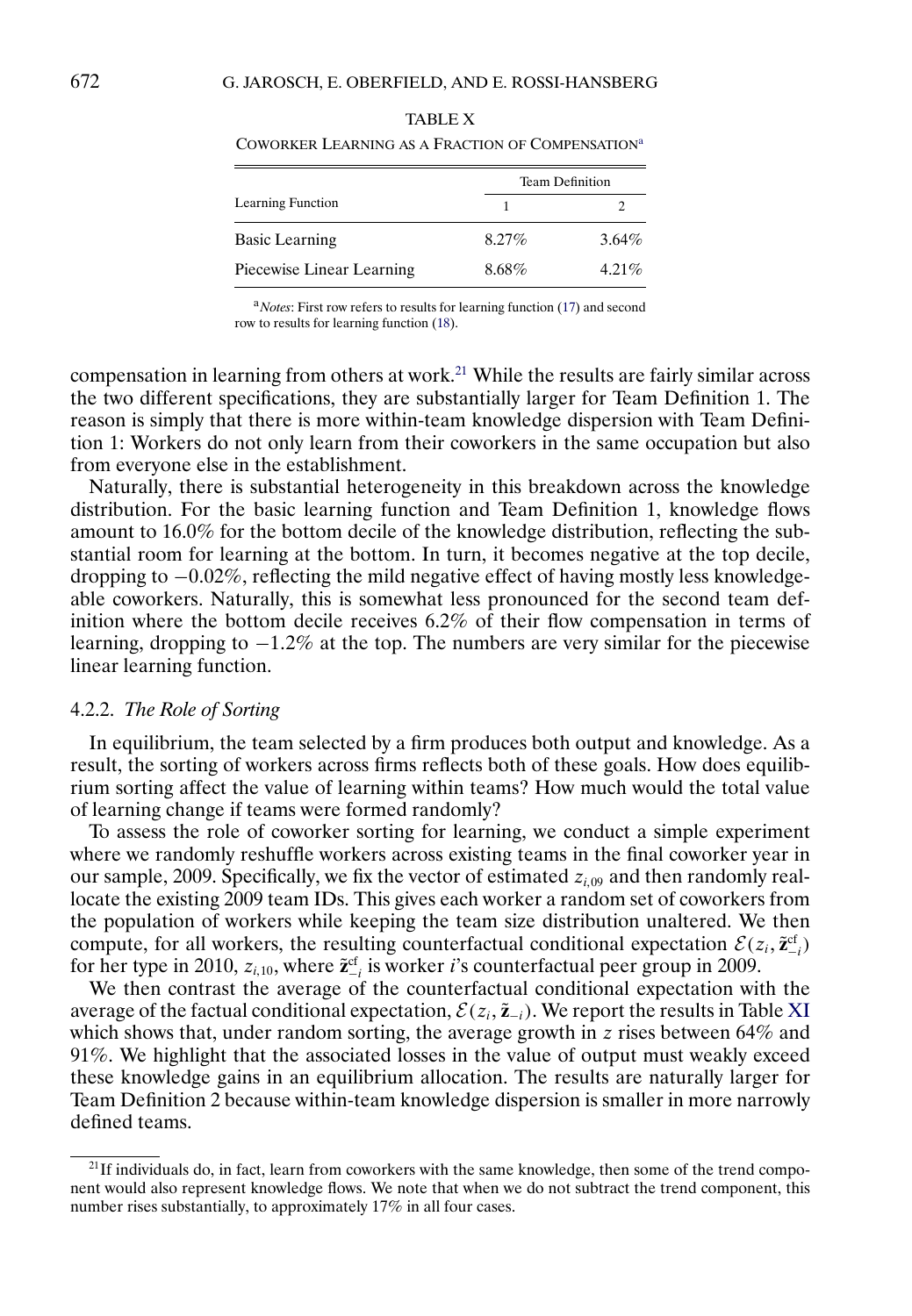|                           | <b>Team Definition</b> |        |
|---------------------------|------------------------|--------|
| Learning Function         |                        |        |
| <b>Basic Learning</b>     | 64.91%                 | 91.14% |
| Piecewise Linear Learning | 64.48%                 | 88.07% |

<span id="page-27-0"></span>

| <b>TABLE XI</b>                                                  |
|------------------------------------------------------------------|
| Increase in Knowledge Growth From Random Assignment <sup>a</sup> |

<sup>a</sup>*Notes*: First row refers to results for learning function [\(17\)](#page-23-0) and second row to results for learning function [\(18\)](#page-24-0).

These findings suggest that workers are allocated to teams in a way that hinders knowledge flows relative to a random sorting benchmark. We interpret this as reflecting supermodularity in the production function, which results in positive assortative matching of workers in teams. Intuitively, since the learning function is increasing and convex over much of its domain, learning benefits from large differences between coworkers. In contrast, production benefits from small differences between team members due to knowledge complementarity in the production function. In sum, these findings seem to suggest a tension between the contemporaneous requirements on the production side and the dynamic returns from coworker learning.

That being said, there could be reasons for assortative matching aside from production complementarities that are outside of the model. It could be, for example, that geographic or other frictions in team formation lead to the assortative matching patterns.

#### 4.2.3. *Inequality*

Two individuals with the same knowledge and same present value of earnings might earn different wages because they work on teams with different opportunities to learn. In other words, some of the wage differences reflect compensating differentials for learning rather than unequal compensation.

We now ask how variation in log wages compares to variation in log compensation, where compensation is measured as  $(1 - \beta)z_i = w_i + \beta \mathbb{E}[z_i - z_i | z_i, \tilde{z}_{-i}]$ . The unconditional variance of log wages in our data is approximately 0.13, while the unconditional variance in log compensation is approximately 0.10 or 0.09, depending on the team definition (and similar for both learning functions).

Table XII reports the difference between the variance of log wages and the variance in log compensation as a fraction of the variance of log wages. By this measure, inequality in

> TABLE XII DECLINE IN INEQUALITY WHEN TAKING LEARNING INTO ACCOUNT<sup>a</sup>

|                           | Team Definition |            |
|---------------------------|-----------------|------------|
| Learning Function         |                 |            |
| <b>Basic Learning</b>     | $-33.47\%$      | $-19.56\%$ |
| Piecewise Linear Learning | $-33.53\%$      | $-19.70\%$ |

<sup>a</sup>*Notes*: We first compute the variance of log wages and then the variance of log overall compensation. We report the percentage decline when moving from the first to the second measure of inequality. First row refers to results for learning function [\(17\)](#page-23-0); second row for learning function [\(18\)](#page-24-0).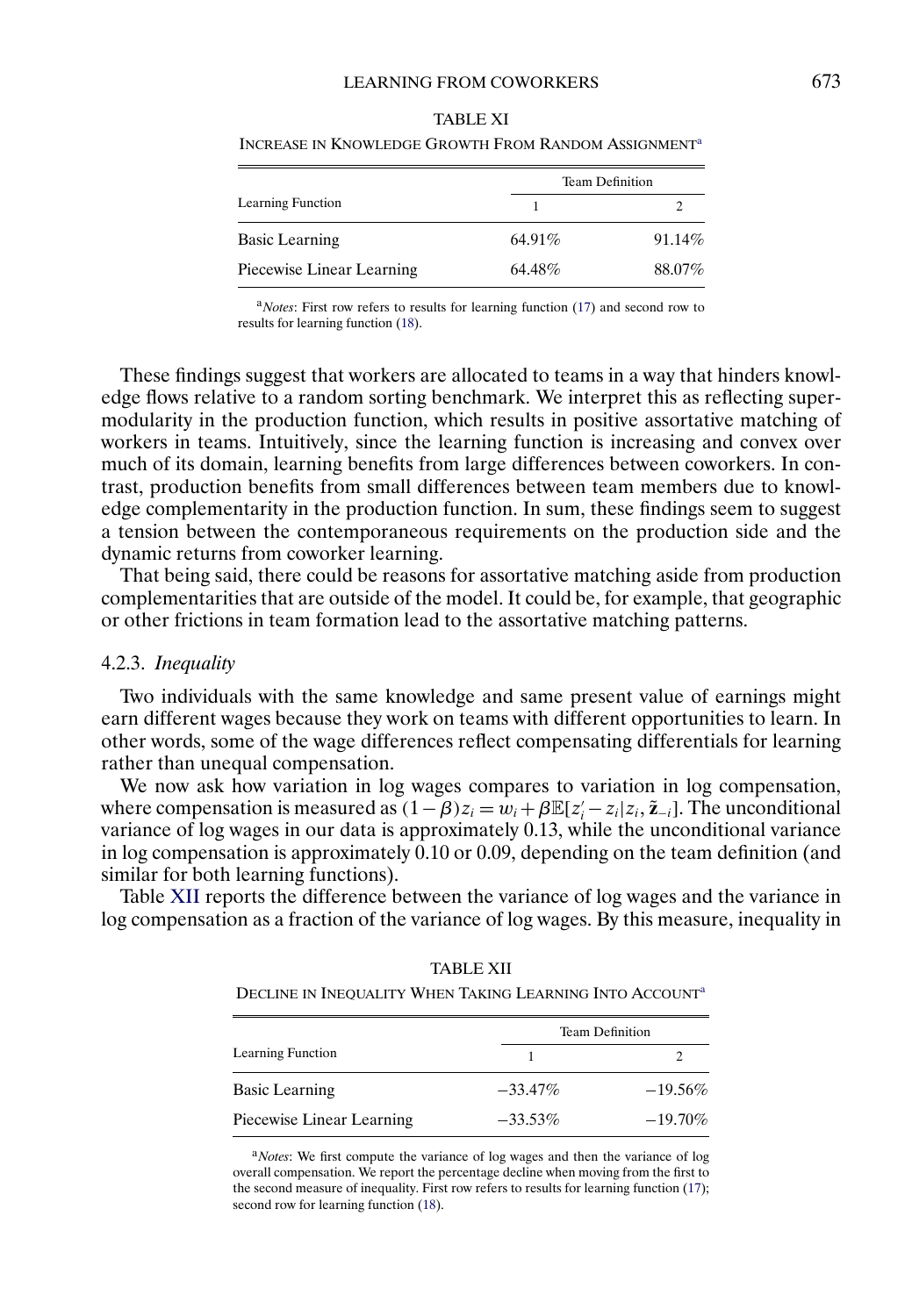compensation is one-fifth to one-third smaller than wage inequality. Note that the result that compensation inequality is smaller is not mechanical; it reflects the fact that those with less knowledge receive a larger share of their compensation in the form of learning.

## 4.2.4. *The Role of Firm Size*

Thus far, we have imposed that learning is independent of team size. To investigate the role of firm size, we now modify the basic learning function [\(17\)](#page-23-0) to allow for size effects. We let

$$
E[z_i'-z_i|z_i,\tilde{\mathbf{z}}_{-i}] = \theta^0 z_i + \frac{1}{(n-1)^k} \bigg\{ \theta^- \sum_{z_j < z_i} (z_j - z_i) + \theta^+ \sum_{z_j \ge z_i} (z_j - z_i) \bigg\}.
$$
 (19)

Specifically, we estimate θ = {θ<sup>+</sup>- θ<sup>−</sup>- θ0 } separately for each k ∈ {06- 065- 07- 075- 08- 0.9, 1, 1.1, 1.2}. Note that  $k < 1$  ( $k > 1$ ) implies increasing (decreasing) returns to scale. To evaluate the relative performance of the different specifications we run, after we have found a fixed point, the regression

$$
z_{i,t+1} = \beta^0 z_{i,t} + \beta^- \sum_{z_{j,t} < z_{i,t}} \frac{z_{j,t} - z_{i,t}}{(n-1)^k} + \beta^+ \sum_{z_{j,t} \ge z_{i,t}} \frac{z_{j,t} - z_{i,t}}{(n-1)^k} + \varepsilon_{i,t} \tag{20}
$$

and compute the associated  $R^2$ .

We plot the resulting  $R^2$  relative to the  $R^2$  for the  $k = 1$  case in Figure 2. The results suggest that, at the establishment level, coworker learning is indeed independent of size. At the same time, the specification with  $k = 0.8$  obtains the best fit for the narrower team definition.<sup>22</sup> This suggests nontrivial returns to scale in learning from coworkers in



FIGURE 2.—Returns to team size. *Notes*: We plot the R<sup>2</sup> of the regression (20) after the estimation of the learning function (19) for each k in  $\{0.6, 0.65, 0.7, 0.75, 0.8, 0.9, 1, 1.1, 1.2\}$ . We express the  $R^2$  relative to the resulting  $R^2$  for  $k = 1$  for both team definitions.

<sup>&</sup>lt;sup>22</sup>For this specification, we obtain  $\theta^+ = 0.030$  and  $\theta^- = 0.012$ , smaller than the results for  $k = 1$  reported in Table [VIII,](#page-23-0) column 2. However, once we multiply by  $\frac{\bar{n}-1}{(\bar{n}-1)k}$  (with  $\bar{n}$  denoting average team size) to offset, in a simple way, for the mechanical effects of the different specification, we obtain  $\theta^+ = 0.131$  and  $\theta^- = 0.005$ .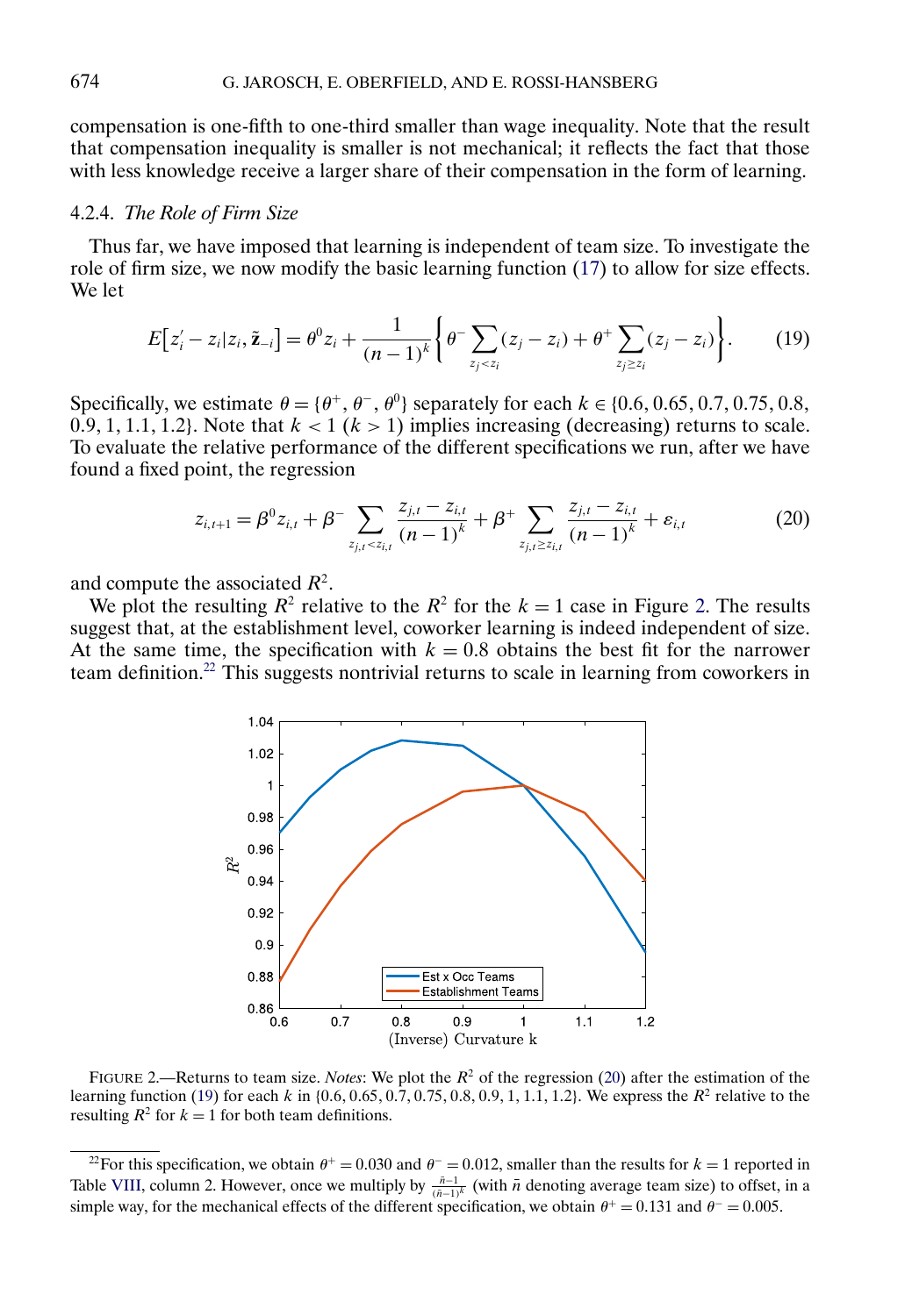<span id="page-29-0"></span>one's own occupation. We interpret this as reflecting gains from diversity in learning from coworkers in the same occupation.

#### 4.3. *Extensions and Alternative Interpretations*

Our methodology can be extended to a variety of other settings. We can extend our framework to have the production function, the learning function, or the value placed on knowledge depend on observable worker characteristics aside from knowledge. For example, it may be that younger workers' knowledge growth is more sensitive to the knowledge of their peers than older workers. In fact, this extension allows us to relax the baseline assumptions of complete markets as well as perfect information about one's knowledge and the knowledge of coworkers. We can also relax the assumption of perfect competition in the labor market and incorporate search frictions and other adjustment costs. Finally, our methodology can be used in a setting in which knowledge is multidimensional. The common theme across these extensions is that, conditional on the composition of one's team and other observables, there is a bijective mapping from knowledge to values.

Appendix A of the Supplemental Material presents all these extensions of our methodology. As we make clear there, all of the extensions require additional data beyond team composition and wages. We do not currently have the data necessary to estimate learning functions in settings with incomplete markets, search frictions, or multidimensional knowledge. Nevertheless, these extensions should be useful to guide future researchers with access to richer data sets. In Appendix A, we do estimate an extension in which the learning function depends on a worker's age. Naturally, we find that the young learn more overall. Furthermore, we find that both the young and the old learn more from the young, but the discrepancy is starker for the young. That is, the young learn disproportionately from the young, closely in line with our reduced-form findings.

# 5. CONCLUSION

We presented evidence suggesting learning from coworkers is significant. Our results are intuitive and natural. Workers learn from those more knowledgeable than they are, particularly if they have the same occupation; knowledge growth is more sensitive to more-knowledgeable coworkers than to less-knowledgeable coworkers. Individuals especially those that are younger and less knowledgeable—invest a substantial fraction of their compensation into knowledge growth. As a result, inequality in wages overstates inequality in total compensation.

We hope that these findings are useful in encouraging more empirical research with learning from coworkers at its core. Our baseline theory, although general in its specification of technology and existing complementarities in production, does assume that workers are simple income maximizers and that labor markets are competitive. We relax some of these assumptions in the final section, but do not have enough data to incorporate them in our estimation. It would be valuable to refine our estimates of the value of learning in the workplace with richer data sets that implement these extensions.

Finally, the importance of learning from coworkers implied by our findings suggests large aggregate consequences of any economy-wide change that affects the composition of teams. Many such changes come to mind, like, for example, technological improvements in information and communication technology, other forms of skill-biased technical change, as well as increased spatial segregation. Our results underscore the importance of studying these and other well-known trends in the economy from the point of